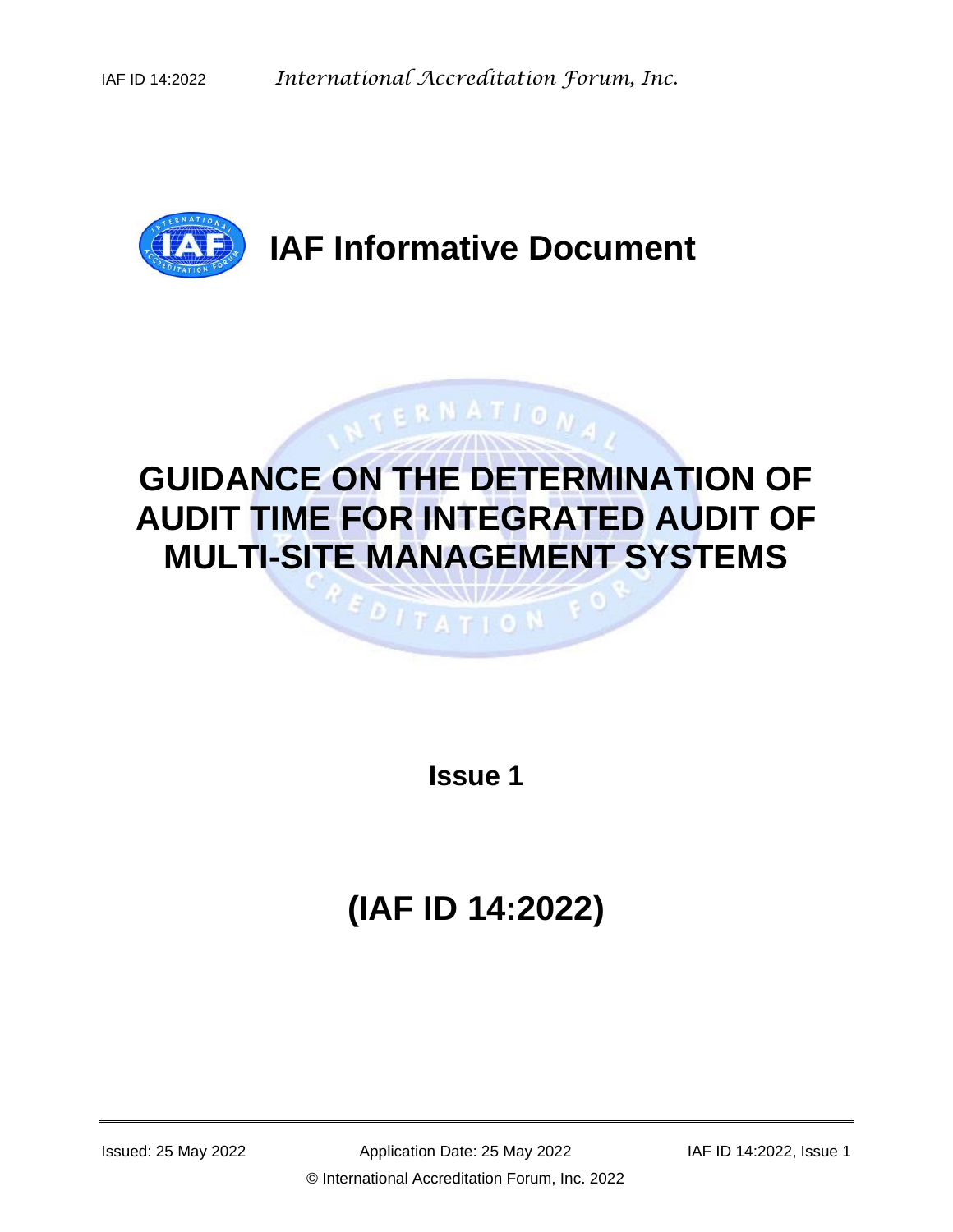| IAF ID 14:2022 | International Accreditation Forum, Inc.                                                                     |              |
|----------------|-------------------------------------------------------------------------------------------------------------|--------------|
| <b>Issue 1</b> | <b>Guidance on the Determination of Audit Time for</b><br>Integrated Audit of Multi-Site Management Systems | Page 2 of 23 |

The International Accreditation Forum, Inc. (IAF) facilitates trade and supports regulators by operating a worldwide mutual recognition arrangement among Accreditation Bodies (ABs) in order that the results issued by Conformity Assessment Bodies (CABs) accredited by IAF members are accepted globally.

Accreditation reduces risk for business and its customers by assuring that accredited Conformity Assessment Bodies (CABs) are competent to carry out the work they undertake within their scope of accreditation. Accreditation Bodies (ABs) that are members of IAF and the CABs they accredit are required to comply with appropriate international standards and the applicable IAF application documents for the consistent application of those standards.

ABs that are signatories to the IAF Multilateral Recognition Arrangement (MLA) are evaluated regularly by an appointed team of peers to provide confidence in the operation of their accreditation programs. The structure and scope of the IAF MLA is detailed in IAF PR 4 - Structure of IAF MLA and Endorsed Normative Documents.

The IAF MLA is structured in five levels: Level 1 specifies mandatory criteria that apply to all ABs, ISO/IEC 17011. The combination of a Level 2 activity(ies) and the corresponding Level 3 normative document(s) is called the main scope of the MLA, and the combination of Level 4 (if applicable) and Level 5 relevant normative documents is called a sub-scope of the MLA.

- The main scope of the MLA includes activities e.g. product certification and associated mandatory documents e.g. ISO/IEC 17065. The attestations made by CABs at the main scope level are considered to be equally reliable.
- The sub scope of the MLA includes conformity assessment requirements e.g. ISO 9001 and scheme specific requirements, where applicable, e.g. ISO TS 22003. The attestations made by CABs at the sub scope level are considered to be equivalent.

The IAF MLA delivers the confidence needed for market acceptance of conformity assessment outcomes. An attestation issued, within the scope of the IAF MLA, by a body that is accredited by an IAF MLA signatory AB can be recognized worldwide, thereby facilitating international trade.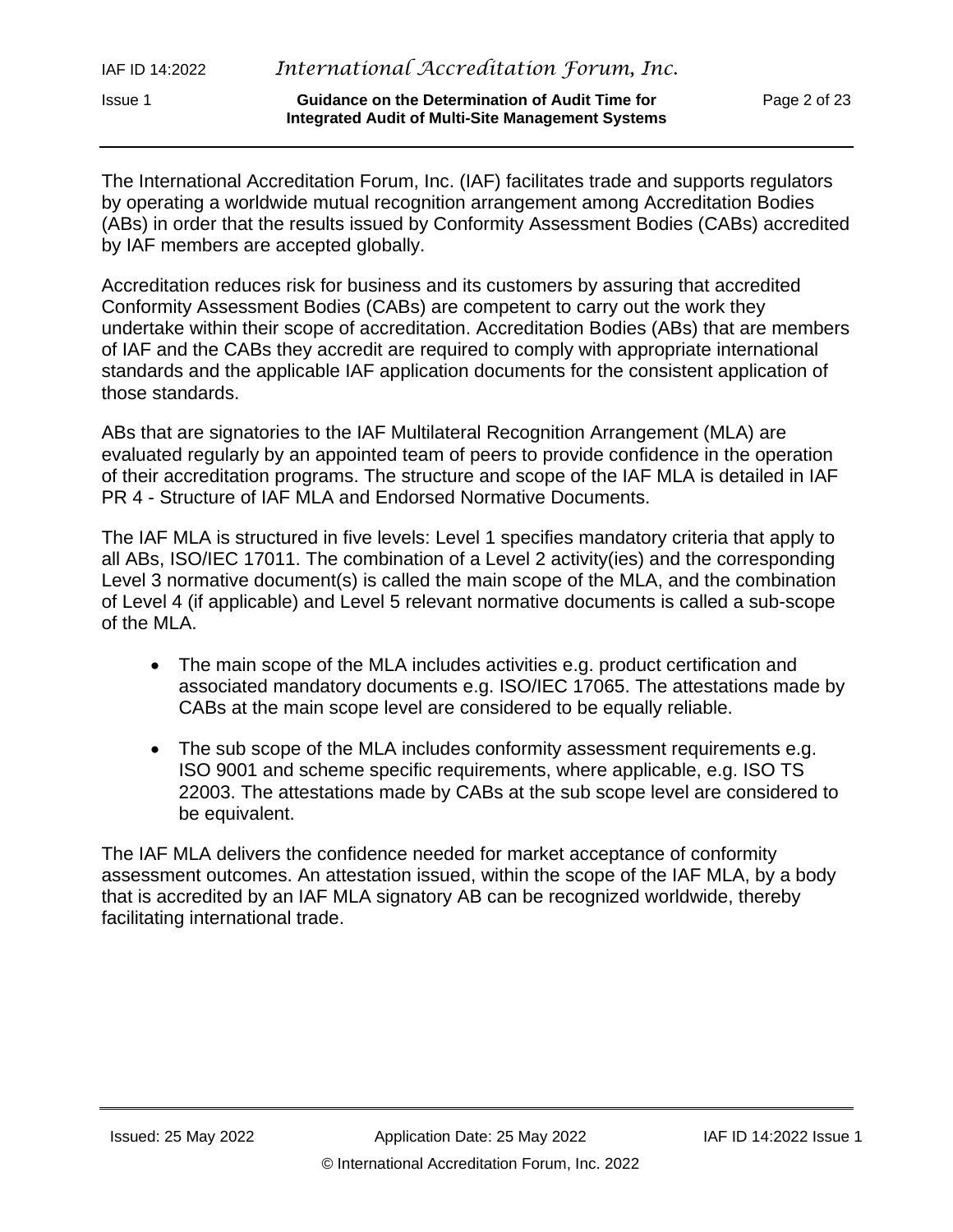Issue 1 **Guidance on the Determination of Audit Time for** Page 3 of 23 **Integrated Audit of Multi-Site Management Systems**

# **TABLE OF CONTENTS**

| 1 <sub>1</sub> | <b>INTRODUCTION</b>                                                                   | 5  |
|----------------|---------------------------------------------------------------------------------------|----|
| 2.             | SCOPE                                                                                 | 5  |
|                | 3. TERMS AND DEFINITIONS                                                              | 6  |
|                | 4. METHODOLOGY FOR DETERMINING THE TOTAL AUDIT TIME                                   | 9  |
|                | 5. APPLICABLE DOCUMENTS                                                               | 12 |
|                | TABLE 1 - APPLICABLE DOCUMENTS AND REQUIREMENTS                                       | 14 |
| <b>TIME</b>    | TABLE 2 - PROCESS FLOW FOR THE DETERMINATION OF THE TOTAL AUDIT                       | 16 |
|                | FIGURE 1 – PROCESS FLOW CHART FOR THE DETERMINATION OF THE TOTAL<br><b>AUDIT TIME</b> | 22 |

Issue No 1 Prepared by: IAF Technical Committee Approved by: IAF Members<br>
Issue Date: 25 May 2022 <br>
Application Date: 25 Name for Enquiries: Elva Nilsen IAF Corporate Secretary Telephone: +1 613 454-8159 Email: [secretary@iaf.nu](mailto:secretary@iaf.nu)

Application Date: 25 May 2022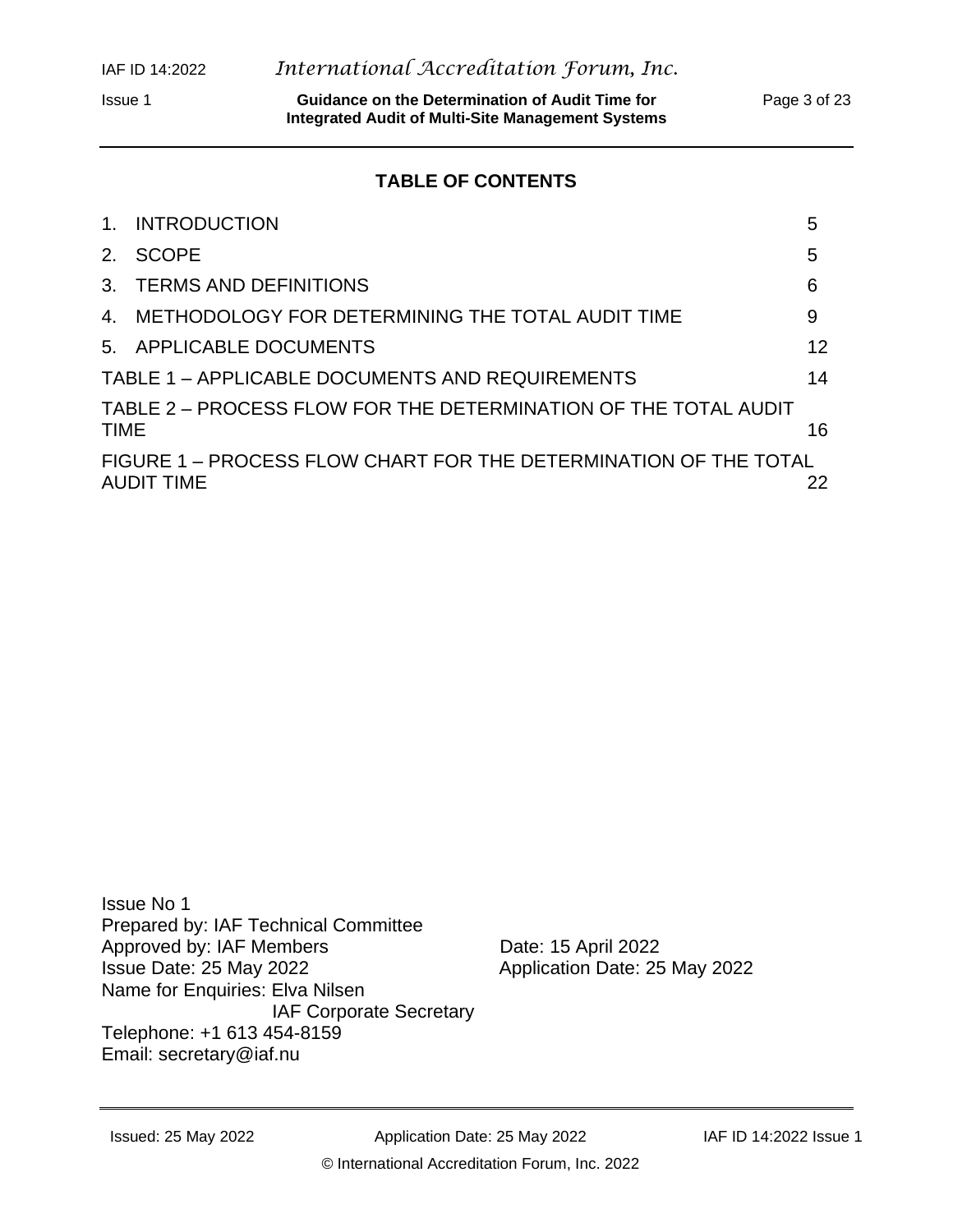Issue 1 **Guidance on the Determination of Audit Time for** Page 4 of 23 **Integrated Audit of Multi-Site Management Systems**

# **INTRODUCTION TO IAF INFORMATIVE DOCUMENTS**

This IAF Informative Document reflects the consensus of IAF members on this subject and is intended to support the consistent application of requirements. However, being a document for information purposes only, IAF Accreditation Body Members, and the Conformity Assessment Bodies they accredit, are not under any obligation to use or comply with anything in this document.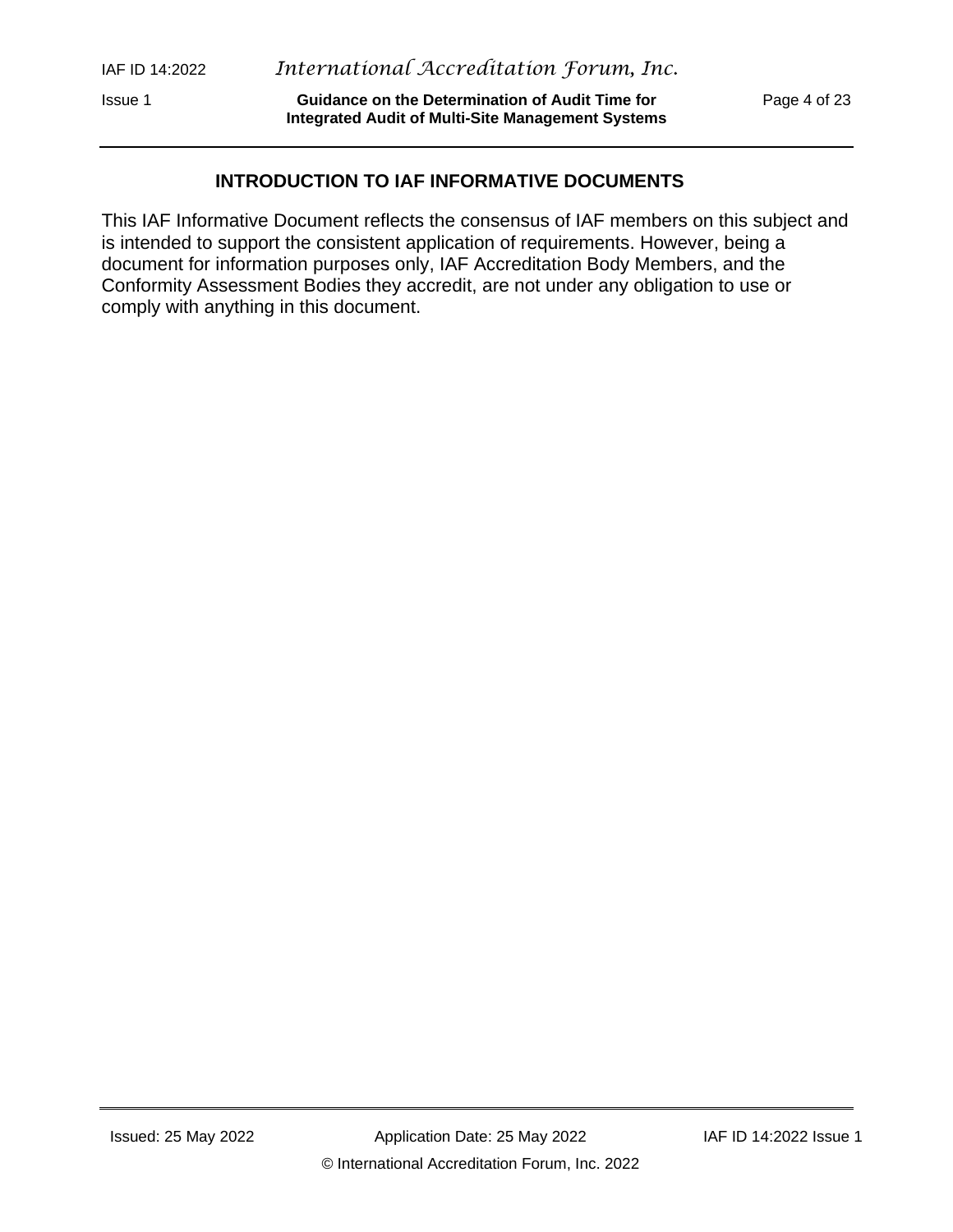Issue 1 **Guidance on the Determination of Audit Time for** Page 5 of 23 **Integrated Audit of Multi-Site Management Systems**

# **Guidance on the Determination of Audit Time for Integrated Audit of Multi-Site Management Systems**

# <span id="page-4-0"></span>**1. INTRODUCTION**

The growth in the number of management systems and respective reference standards for certification has led to the increase of different methodologies for determining the audit time, that include requirements partially or significantly different from those of the document IAF MD 5 that was basically designed for Quality Management Systems (QMS), Environmental Management Systems (EMS) and Occupational Health and Safety Management Systems (OH&SMS).

Furthermore, the determination of audit time becomes more complicated in the case of the combination of multi-site management systems and integrated audits of two or more different management systems.

This complex situation has highlighted the need to provide a guide to ensure that the combination of all the main factors of each methodology contributing to the determination of the total audit time is correctly considered.

# <span id="page-4-1"></span>**2. SCOPE**

This informative document provides guidance for achieving a basic level of consistency for determining the audit time according to the application of the relevant requirements of ISO/IEC 17021-1 for audits of different management systems, such as:

- Quality Management Systems (QMS)
- Environmental Management Systems (EMS)
- Occupational Health and Safety Management Systems (OH&SMS)
- Energy Management Systems (EnMS)
- Food Safety Management Systems (FSMS)
- Information Security Management Systems (ISMS)
- Information Technology Service Management Systems (ITSMS)
- Medical Devices Management Systems (MDMS)

The same approach may also be extended to any other ISO/IEC 17021-1 based certification schemes.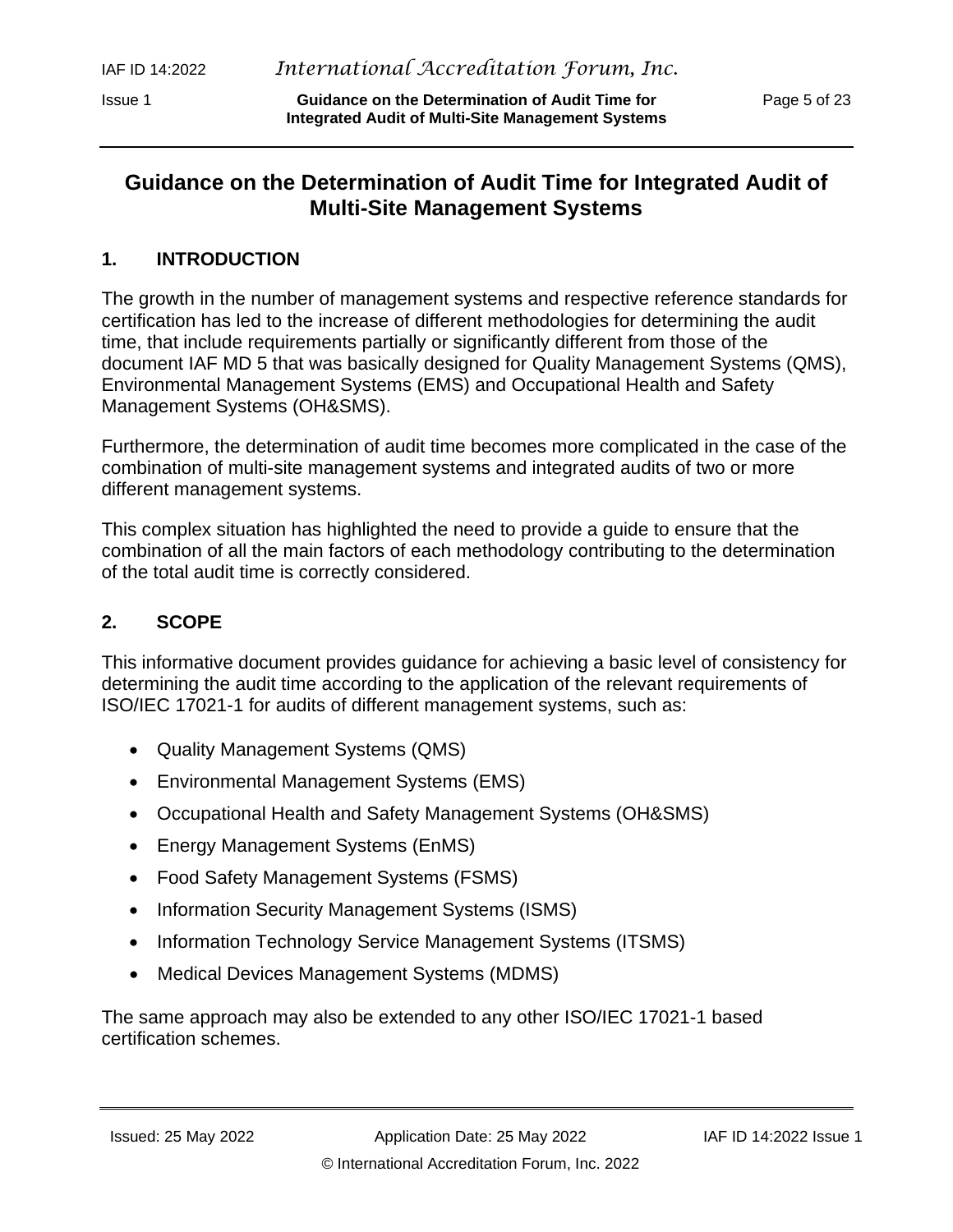#### Issue 1 **Guidance on the Determination of Audit Time for** Page 6 of 23 **Integrated Audit of Multi-Site Management Systems**

# <span id="page-5-0"></span>**3. TERMS AND DEFINITIONS**

# **3.1. Management Systems Certification Scheme**

Conformity assessment system related to management systems to which the same specified requirements, specific rules and processes apply.

*[Source: clause 1.1, IAF MD5:2019]*

# **3.2. Client Organization**

Entity or defined part of an entity operating a management system.

*[Source: clause 1.2, IAF MD5:2019]*

# **3.3. Central Function**

The function that is responsible for and centrally controls the management system.

*Note: Descriptions and requirements of "central function" are provided in clause 5 of IAF MD1:2018.*

*[Source: clause 2.5, IAF MD1:2018]*

# **3.4. Permanent Site**

Site (physical or virtual) where a client organization performs work or provides a service on a continuing basis.

*Note: Descriptions and requirements of "site" are provided in clauses 3.1.1 and 3.1.2 of IAF MD1:2018.*

*[Source: clause 1.3, IAF MD5:2019 and clause 2.2, IAF MD1:2018]*

# **3.5. Virtual Site**

Virtual location where a client organization performs work or provides a service using an online environment allowing persons irrespective of physical locations to execute processes.

*Note 1: A virtual site cannot be considered as such where the processes must be executed in a physical environment, e.g. warehousing, manufacturing, physical testing laboratories, installation or repairs to physical products.*

*Note 2: An example of such a virtual site is a design & development organisation with all employees performing work located remotely, working in a cloud environment.*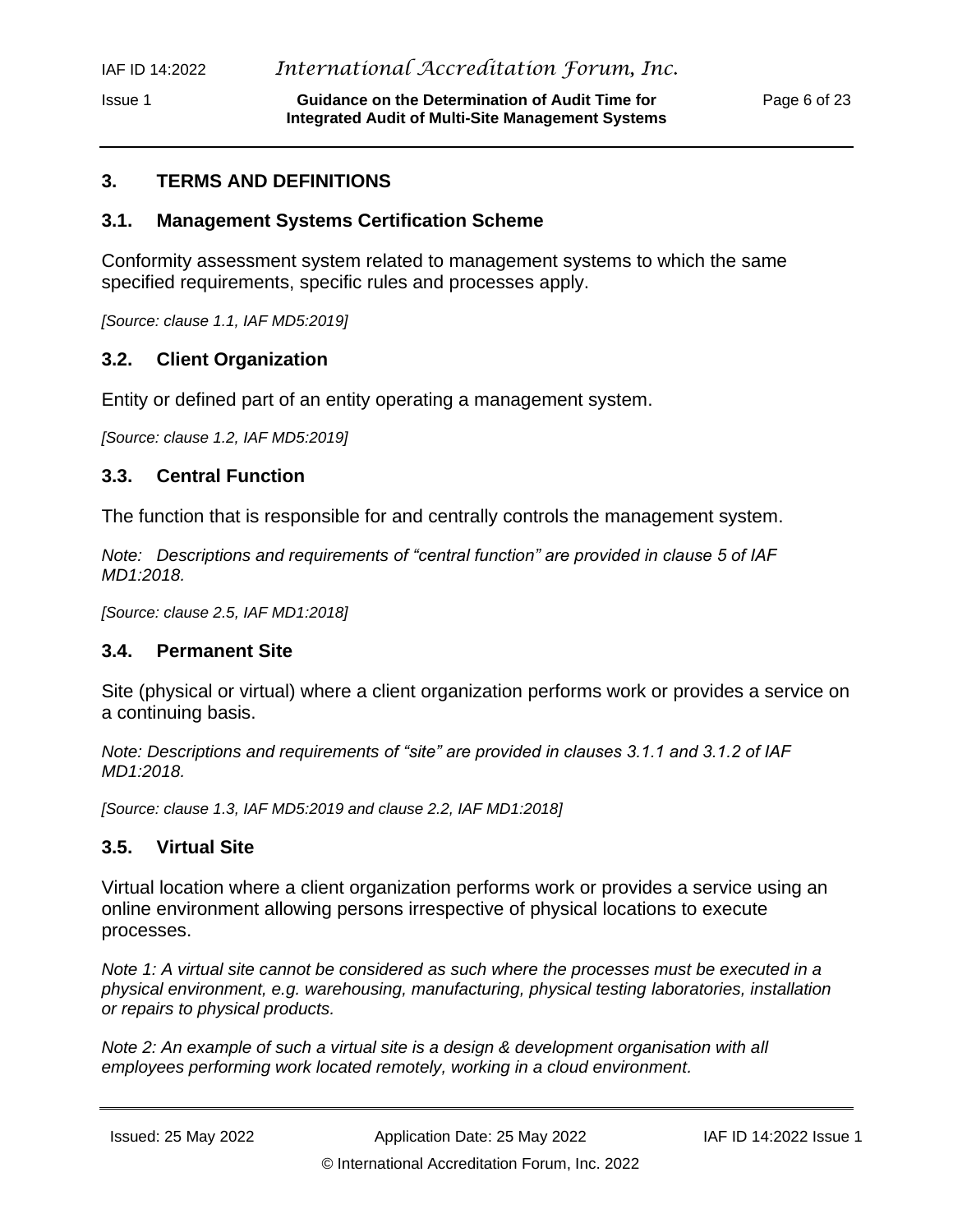*Note 3: A virtual site (e.g. an organisation's intranet) is considered a single site for the calculation of audit time.*

*[Source: clause 1.4, IAF MD5:2019 and clause 2.6, IAF MD1:2018]*

#### **3.6. Temporary Site**

Location (physical or virtual) where a client organization performs specific work or provides a service for a finite period of time, and which is not intended to become a permanent site.

*[Source: clause 1.5, IAF MD5:2019 and clause 2.3, IAF MD1:2018]*

#### **3.7. Audit Time**

Time needed to plan and accomplish a complete and effective audit of the client organization's management system.

*[Source: clauses 3.16, ISO/IEC 17021-1:2015 and 1.6, IAF MD5:2019]*

#### **3.8. Duration of Management System Certification Audits**

Part of audit time spent conducting audit activities from the opening meeting to the closing meeting, inclusive.

*Note 1 to entry: Audit activities normally include:*

- *conducting the opening meeting*
- *performing document review while conducting the audit*
- *communicating during the audit*
- *assigning roles and responsibilities of guides and observers*
- *collecting and verifying information*
- *generating audit findings*
- *preparing audit conclusions*
- *conducting the closing meeting*

*[Source: clauses 3.17, ISO/IEC 17021-1:2015 and 1.7, IAF MD5:2019]*

#### **3.9. Audit Day**

The duration of an audit day is normally 8 hours and may or may not include a lunch break depending upon local legislation.

*[Source: clause 1.8, IAF MD5:2019]*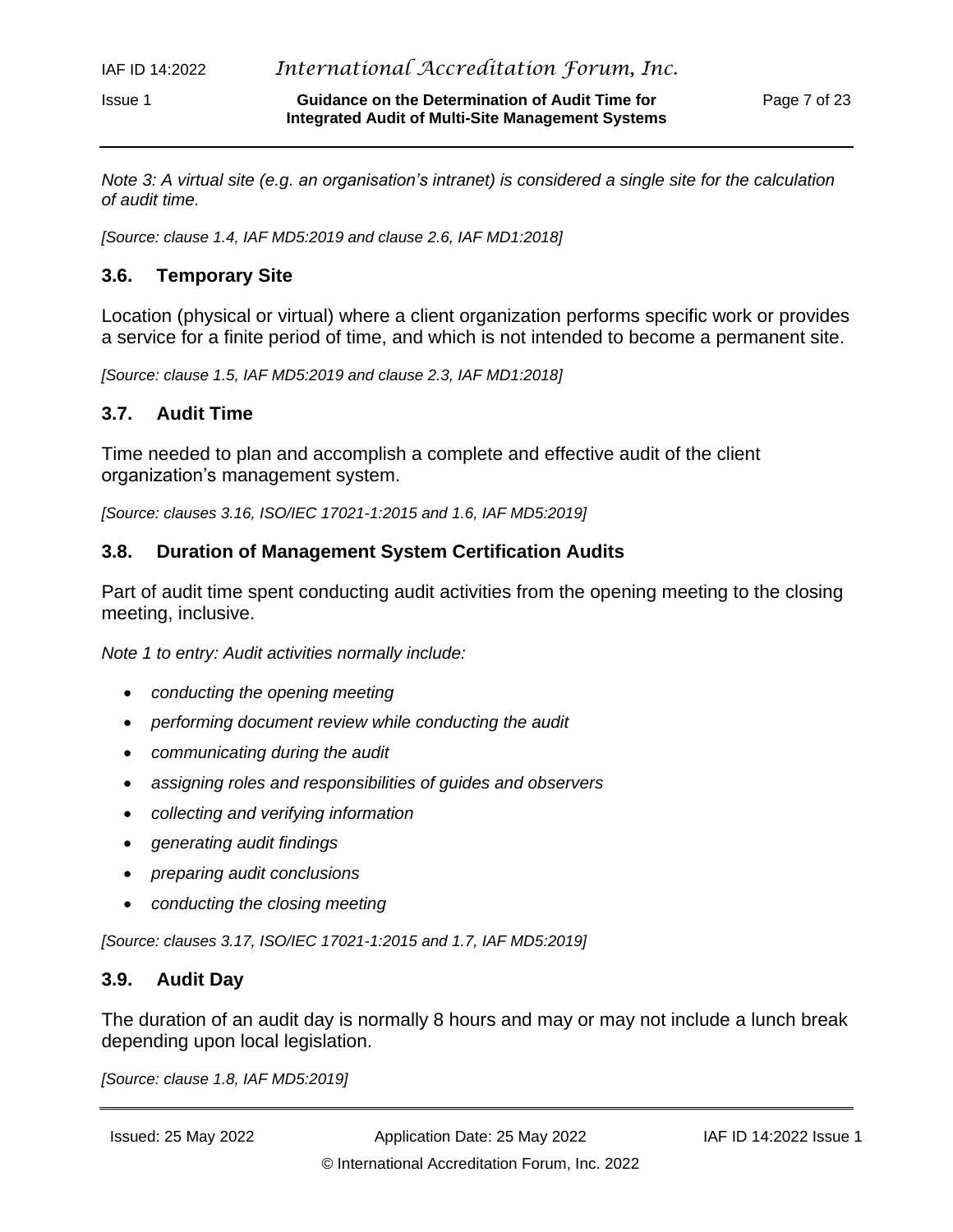# **3.10. Effective Number of Personnel**

The effective number of personnel consists of all personnel (permanent, temporary, and part-time) involved within the scope of certification including those working on each shift. When included within the scope of certification, it shall also include non-permanent (e.g. contractors') personnel.

**Integrated Audit of Multi-Site Management Systems**

It shall also include personnel from contractors and subcontractors performing work or work-related activities that are under the control or influence of the organization, that can have impact on the organization's management system performance.

*Note: Certain scheme(s) may have a different definition for "Effective Number of Personnel" than the one in MD5, e.g. for ISO 50003:2021, clause 3.5.*

*[Source: clause 1.9, IAF MD5:2019 modified]*

#### **3.11. Integrated Management System**

A single management system managing multiple aspects of organizational performance to meet the requirements of more than one management standard, at a given level of integration. A management system may range from a combined system adding separate management systems for each set of audit criteria/standard, to an Integrated Management System, sharing in single system documentation, management system elements, and responsibilities.

*[Source: clause 1.2, IAF MD11:2013]*

# **3.12. Level of Integration**

The level to which an organization uses one single management system to manage multiple aspects of organizational performance to meet the requirements of more than one management system standard. Integration relates to the management system being able to integrate documentation, appropriate management system elements and responsibilities in relation to two or more sets of audit criteria/standards.

*Note: Audit criteria are intended to mean management system standards used as a basis for conformity assessment and certification (e.g. ISO 9001, ISO 14001, ISO/IEC 20000, ISO 22000, ISO/IEC 27001, etc.).*

*[Source: clause 1.3, IAF MD11:2013]*

# **3.13. Audit of Integrated Management System**

An audit of an organization's management system against two or more sets of audit criteria/standards conducted at the same time.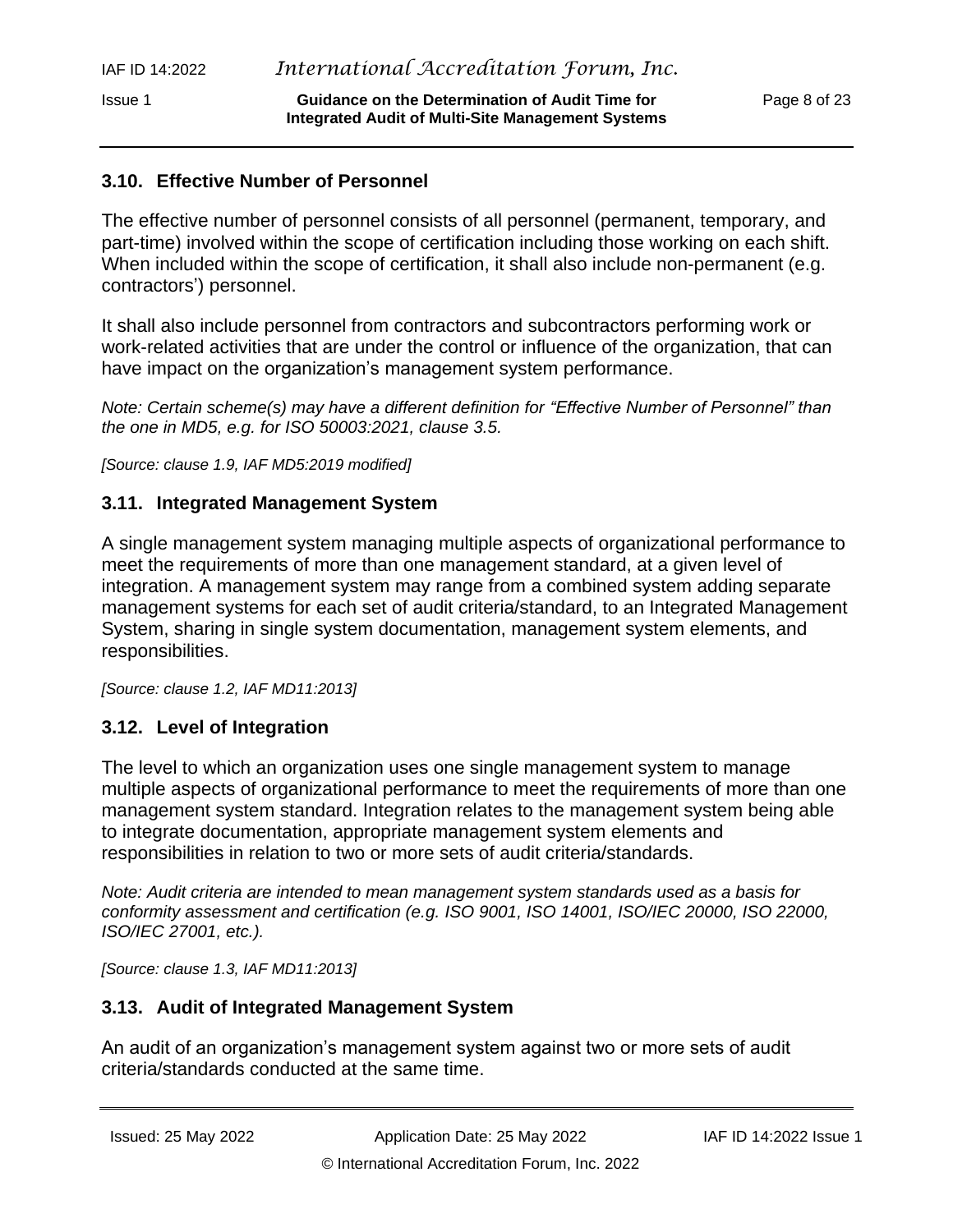*[Source: clause 1.1, IAF MD11:2013]*

### **3.14. Organization**

Person or group of people that has its own functions with responsibilities, authorities and relationships to achieve its objectives.

*[Source: clause 2.1, IAF MD1:2018]*

# **3.15. Multi-site Organization**

An organization covered by a single management system comprising an identified central function (not necessarily the headquarters of the organization) at which certain processes/activities are planned and controlled, and a number of sites (permanent, temporary or virtual) at which such processes/activities are fully or partially carried out.

*[Source: clause 2.4, IAF MD1:2018]*

# <span id="page-8-0"></span>**4. METHODOLOGY FOR DETERMINING THE TOTAL AUDIT TIME**

# **4.1. General Requirements**

The determination of the audit time for the certification of management systems should be based on the information obtained from the client organization and established before the preparation of the audit plan.

The certification body should periodically review the effectiveness of the process to establish the audit time.

The methodology for determining the total audit time is based on the general requirements of the relevant clauses of ISO/IEC 17021-1:2015:

- 9.1.4 "Determining audit time"
- 9.1.5 "Multi-site sampling"
- 9.1.6 "Multiple management systems standards"

# **4.2. Specific Requirements**

The specific requirements applicable to each management system are included in the IAF MLA Level 4 standards and IAF mandatory documents, to be used alone or in combination, listed in clauses 5.1 and 5.2 and reported in Tables 1 and 2 with details of the application.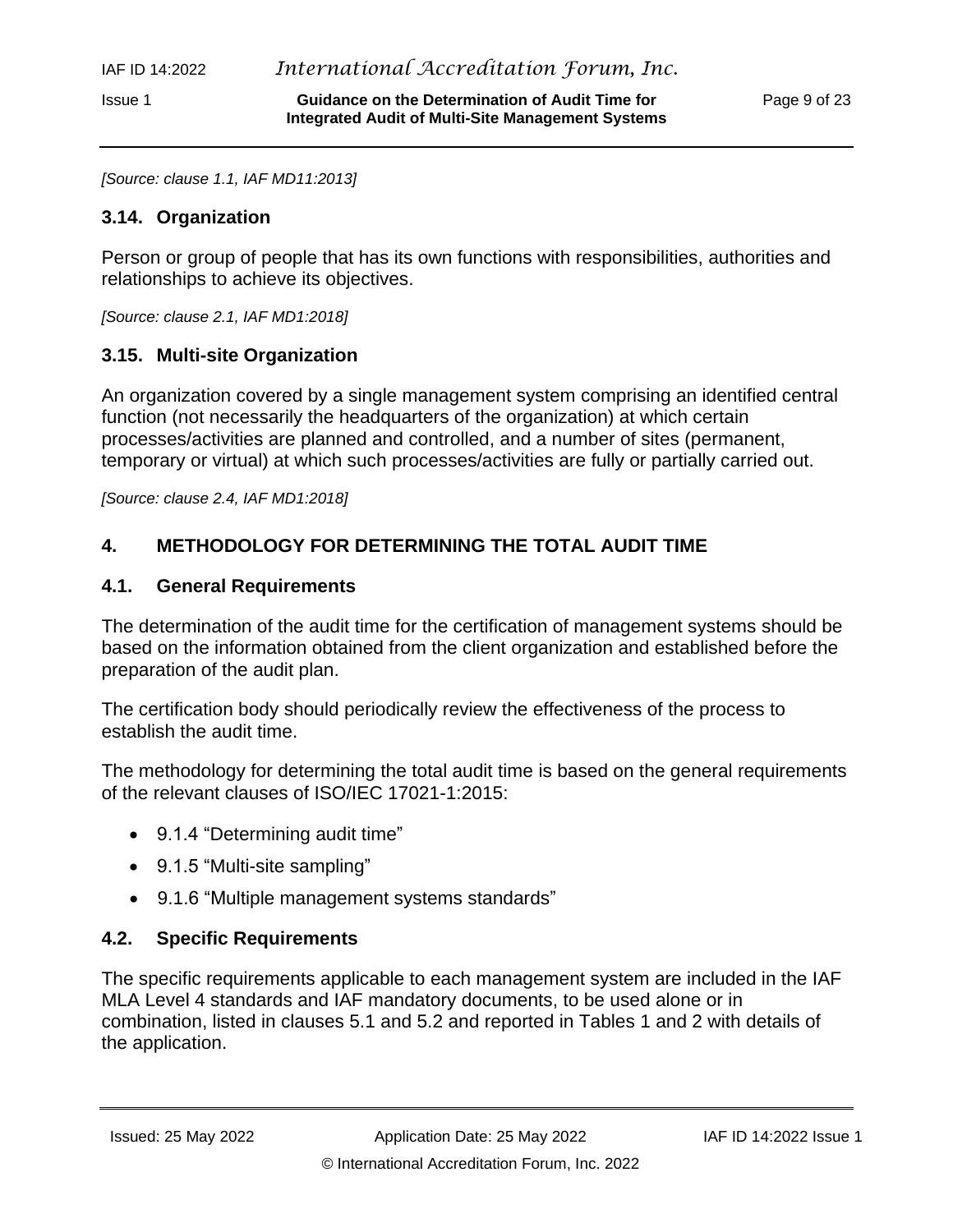### **4.3. Methodological Approach**

The certification body should use the framework provided in Level 3 and Level 4 MLA documents to develop a process to determine the time of the management system certification audit specific to the client organization.

The methodological approach is structured as a sequence of steps organized according to the process flow reported in Figure 1 and described in detail in Table 2:

- 1. Check whether one or more management systems are applicable and determine the applicable standards (see Table 1).
- 2. Evaluate whether the organization is eligible for multi-site certification.
- 3. Evaluate whether sampling is appropriate or not.
- 4. Determine the number of sampled sites.
- 5. Determine the Effective Number of Persons (ENP) for each management system at each site (when relevant based on the applicable scheme requirements).
- 6. Determine the complexity level for each management system at each site (when applicable).
- 7. Determine the audit time for each management system at each site (as applicable).
- 8. Determine the adjustment factors in reduction or increase for each management system at each site (when applicable).
- 9. In case of multi-site determine a further reduction in audit time for each site (when applicable).
- 10.In case of multiple management systems check whether there are the conditions for conducting an integrated audit.
- 11.Determine the starting point for the total audit time of the integrated management system (IMS).
- 12.Adjust the integrated audit time by considering factors that may increase or reduce the required audit time.
- 13.Calculate the on-site audit duration.
- 14.Consider how to split the audit time between Stage 1 and Stage 2.
- 15.Determine the audit time for surveillance and recertification audits.
- 16.Confirm audit time or make adjustments as needed during the certification cycle.

*Note: Steps from 6 onwards are required per sampled site (where relevant), considering the relevant factors for that site.*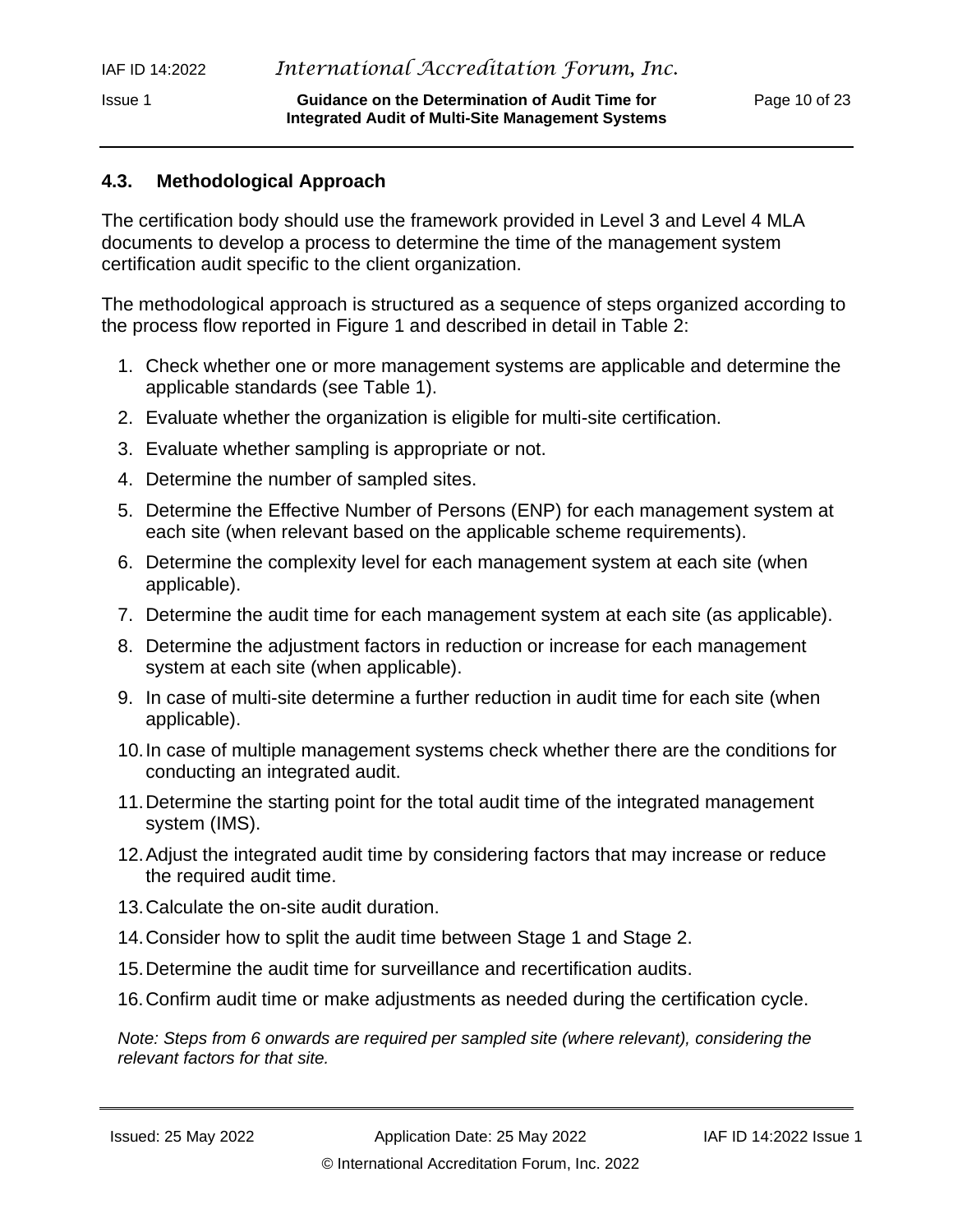### **4.4. Additional Considerations**

#### 4.4.1 Main Factors

Different factors should be used for the determination of the audit time for the certification of specific management systems. The main factors to be taken into account should depend on the type and scope of audit:

- Effective number of personnel
- Risk and complexity categories associated with the products, processes or activities of the client organization (when relevant based on the applicable scheme requirements and site-specific conditions)
- Management system standard
- Number of sites to be audited
- Single or integrated management systems
- Level of integration in an integrated management system
- Other factors specific for each management system (see Table 2)

The certification body should identify the applicable factors which can contribute to the adjustment of the audit time for a particular client organization.

#### 4.4.2 Relevant Management System Standard(s) and Other Requirements

The duration of management system certification audits can depend on relevant management system standard(s) and certification scheme requirements and the type of audit (e.g. initial audit, surveillance, recertification, special audit):

- *a) When an audit is done in two stages (e.g. initial audit and recertification audit), the duration of management system certification audits is the sum of stage one and stage two.*
- *b) The time spent travelling (en-route or between sites) and any breaks are not included in the determination of the duration of management system certification audits.*
- *c) The audit time for all types of audits includes the total time spent on site at a client's location (physical or virtual) and the time spent off site carrying out planning, document review, interacting with client personnel and report writing.*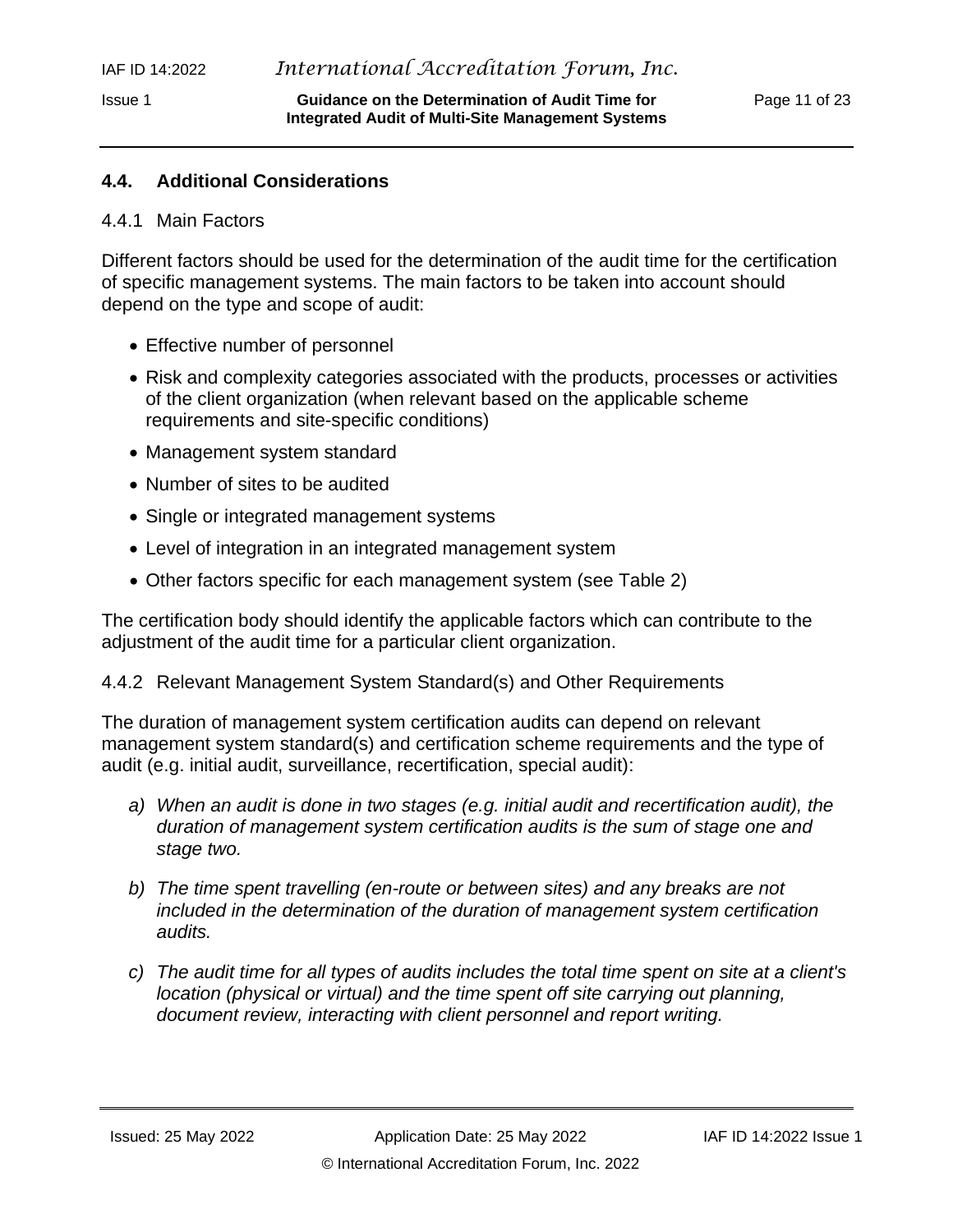- *d) The total time spent on site at a client's location (physical or virtual) is the duration of a management system certification audit. This is the time from the start of the opening meeting to the end of the closing meeting (3.8).*
- *e) Other audits (e.g. special audits, transfer audits) can be performed and the duration of such audits is usually established on a case-by-case basis depending on the objectives of the audits.*

#### <span id="page-11-0"></span>**5. APPLICABLE DOCUMENTS**

#### **5.1. ISO Standards**

- 5.1.1 IAF MLA Level 3 Standard Applicable to Management Systems
	- ISO/IEC 17021-1:2015 *Conformity assessment — Requirements for bodies providing audit and certification of management systems — Part 1: Requirements*

#### 5.1.2 IAF MLA Level 4 Standards Applicable to Management Systems

Standards containing criteria supplementary to those contained in ISO/IEC 17021-1:2015 to be used in conjunction with ISO/IEC 17021-1:2015 for specific management systems:

- ISO 50003:2021 *Energy management systems — Requirements for bodies providing audit and certification of energy management systems*
- ISO/IEC 27006:2015 *Information technology — Security techniques — Requirements for bodies providing audit and certification of information security management systems -* "Amendment 1:2020"
- ISO/IEC -20000-6:2017 *Information technology — Service management — Part 6: Requirements for bodies providing audit and certification of service management systems*
- ISO/TS 22003:2013 *Food safety management systems — Requirements for bodies providing audit and certification of food safety management systems*

#### 5.1.3 IAF MLA Level 5 Standards Applicable to Management Systems

Standards used by the accredited conformity assessment body to deliver an accredited conformity assessment field:

- ISO 9001:2015 *Quality management systems — Requirements*
- ISO 14001:2015 *Environmental management systems — Requirements*
- ISO 45001:2018 *Occupational health and safety management systems —*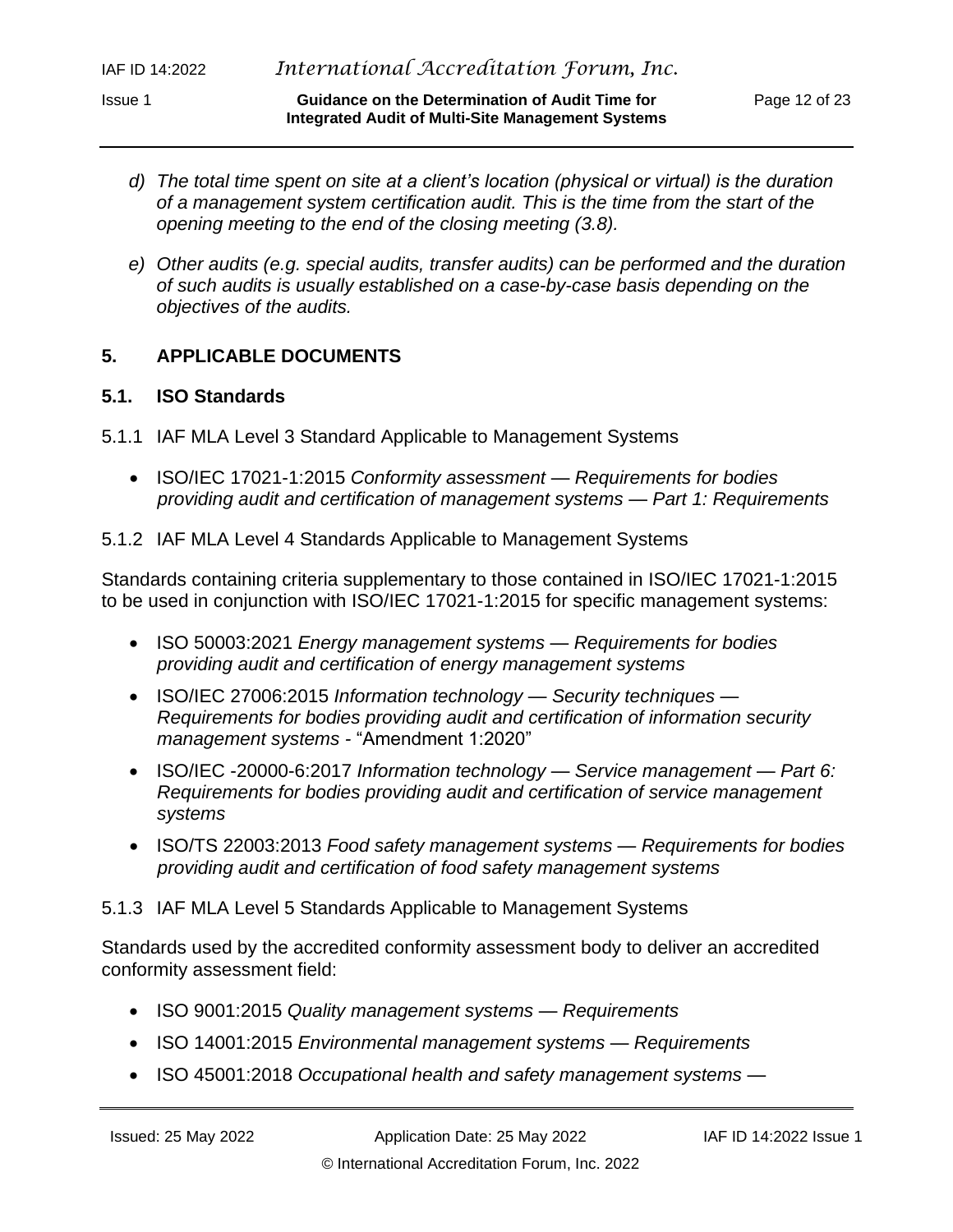*Requirements with guidance for use*

- ISO 50001:2018 *Energy management systems — Requirements with guidance for use*
- ISO/IEC 27001:2013 *Information technology — Security techniques — Information security management systems — Requirements*
- ISO/IEC 20000-1:2018 *Information technology — Service management — Part 1: Service management system requirements*
- ISO 22000:2018 *Food safety management systems — Requirements for any organization in the food chain*
- ISO 13485:2016 *Medical devices — Quality management systems — Requirements for regulatory purposes*

#### **5.2. IAF Mandatory Documents**

Documents containing additional mandatory requirements to those contained in ISO/IEC 17021-1:2015 for determining the audit time when conducting separate or integrated audits in case of single-site or multi-site management systems:

- IAF MD 1:2018 *[IAF Mandatory Document for the Audit and Certification of a](https://www.iaf.nu/workstation/upFiles/MD1Issue2Jan2018Pub29012018.pdf)  [Management System Operated by a Multi-Site Organization](https://www.iaf.nu/workstation/upFiles/MD1Issue2Jan2018Pub29012018.pdf)*
- IAF MD 5:2019 *[Determination of Audit Time of Quality, Environmental, and](https://www.iaf.nu/upFiles/IAF%20MD5%20Issue%204%20Version%202%2011112019.pdf)  [Occupational Health & Safety Management Systems](https://www.iaf.nu/upFiles/IAF%20MD5%20Issue%204%20Version%202%2011112019.pdf)*
- IAF MD 9:2022 *[Application of ISO/IEC 17021-1 in the Field of Medical Device](https://www.iaf.nu/workstation/upFiles/IAFMD9Issue309062017.pdf)  [Quality Management Systems \(ISO 13485\)](https://www.iaf.nu/workstation/upFiles/IAFMD9Issue309062017.pdf)*
- IAF MD 11:2013 *[IAF Mandatory Document for Application of ISO/IEC 17021 for](https://www.iaf.nu/upFiles/MD_on_the_Application_of_ISO_17021_to_Audits_of_IMS__v_3__Final3_clean.pdf)  [Audits of Integrated Management Systems \(IMS\)](https://www.iaf.nu/upFiles/MD_on_the_Application_of_ISO_17021_to_Audits_of_IMS__v_3__Final3_clean.pdf)*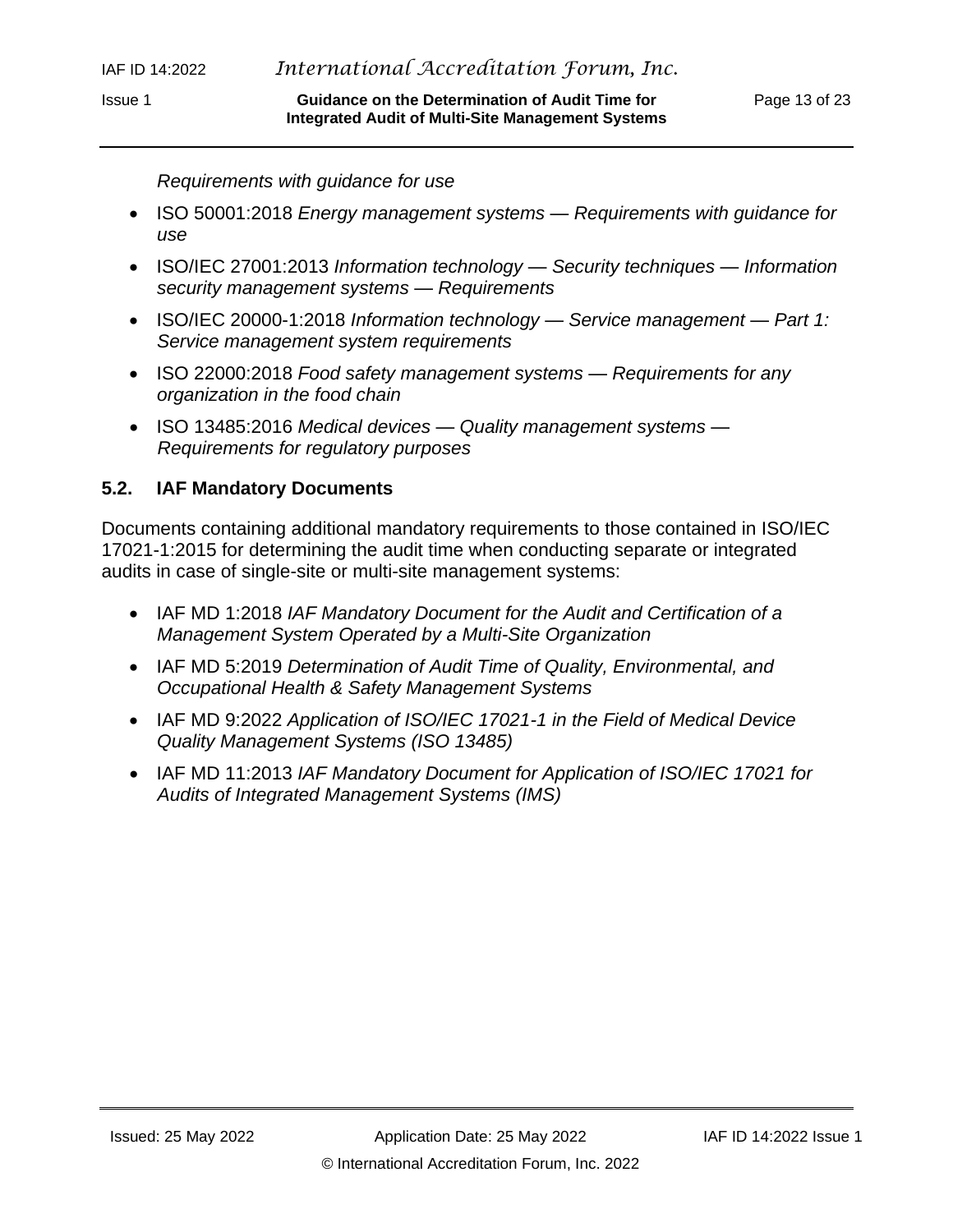#### Issue 1 **Guidance on the Determination of Audit Time for** Page 14 of 23 **Integrated Audit of Multi-Site Management Systems**

# **TABLE 1 – APPLICABLE DOCUMENTS AND REQUIREMENTS**

|                                                                                                                     | <b>QMS</b>              | <b>EMS</b>                          | OH&SMS                  | <b>EnMS</b>                                                                                                                                                                                                                                                                                                                                                                                                                                                                                                                                                                                                                                                | <b>ISMS</b>                                                                                                                                                                                                                                                                                                                                                                                                                                                                                                                    | <b>ITSMS</b>                           | <b>FSMS</b>                                                                                                                                                        | <b>MDMS</b>                                                                                                                                                                                                                                                               |
|---------------------------------------------------------------------------------------------------------------------|-------------------------|-------------------------------------|-------------------------|------------------------------------------------------------------------------------------------------------------------------------------------------------------------------------------------------------------------------------------------------------------------------------------------------------------------------------------------------------------------------------------------------------------------------------------------------------------------------------------------------------------------------------------------------------------------------------------------------------------------------------------------------------|--------------------------------------------------------------------------------------------------------------------------------------------------------------------------------------------------------------------------------------------------------------------------------------------------------------------------------------------------------------------------------------------------------------------------------------------------------------------------------------------------------------------------------|----------------------------------------|--------------------------------------------------------------------------------------------------------------------------------------------------------------------|---------------------------------------------------------------------------------------------------------------------------------------------------------------------------------------------------------------------------------------------------------------------------|
| Level 5 std.                                                                                                        | <b>ISO</b><br>9001:2015 | <b>ISO</b><br>14001:2015 45001:2018 | <b>ISO</b>              | ISO/50001:2018                                                                                                                                                                                                                                                                                                                                                                                                                                                                                                                                                                                                                                             | ISO/IEC 27001:2013                                                                                                                                                                                                                                                                                                                                                                                                                                                                                                             | ISO/IEC 20000-1:2018                   | ISO 22000:2018                                                                                                                                                     | ISO 13485:2016                                                                                                                                                                                                                                                            |
| Level 4 std.                                                                                                        |                         |                                     |                         | ISO 50003:20211                                                                                                                                                                                                                                                                                                                                                                                                                                                                                                                                                                                                                                            | ISO/IEC 27006:2015 -<br>Amd.1:2020) <sup>2</sup>                                                                                                                                                                                                                                                                                                                                                                                                                                                                               | ISO/IEC 20000-6:20173                  | ISO/TS 22003:20134                                                                                                                                                 |                                                                                                                                                                                                                                                                           |
| <b>DETERMINATION OF</b><br><b>AUDIT TIME</b><br>ISO/IEC 17021-1:2015<br>clause 9.1.4<br>"Determining audit<br>time" | <b>IAF MD5:</b><br>2019 | <b>IAF MD5:</b><br>2019             | <b>IAF MD5:</b><br>2019 | ISO 50003:2021:<br>• cl.9.1.4 "Determining audit time" <sup>5</sup> • cl.9.1.4 "Determining audit time"<br>Annex A "EnMS audit time"<br>• A.1 "General"<br>• A.2 "Determination of the EnMS<br>effective personnel"<br>• A.3 "Determination of energy<br>types"<br>• A.4 "Determination of an EnMS<br>complexity"<br>• A.5 "Determination of EnMS audit • B.5 "Audit time for re-certification"<br>time"<br>• A.6 "Factors for adjustment of the Annex C "Methods for audit time<br>audit time"<br>Annex D "Examples of audit<br>calculations" (informative):<br>• D1 Audit time calculation<br>• D2 Single permanent site<br>• D3 Multi-site organization | ISO/IEC 27006:2015-Amd.1:2020): ISO/IEC 20000-6:2017:<br>Annex B "Audit time" (normative)<br>• B.3.3 "Audit time calculation"<br>• B.3.4 "Factors for adjusting audit<br>time"<br>• B.3.5 "Limitation of deviation of<br>audit time"<br>• B.3.6 "On-site audit time"<br>• B.4 "Audit time for surveillance"<br>• B.6 "Audit time of multi-site"<br>calculation" (informative) <sup>6</sup><br>• C1 "General"<br>• C2 "Classification of factors for<br>calculating audit time"<br>• C3 "Example for audit time<br>calculation" | • cl.9.1.4 "Determining audit<br>time" | ISO/TS 22003:2013:<br>$\bullet$ cl.9.1.2<br>Annex B "Minimum audit time"<br>• B1 "General"<br>• B2 "Calculation of minimum<br>initial certification audit<br>time" | IAF MD9:20227:<br>• cl.MD 9.1.4 "Determining<br>audit time" refers to IAF<br>MD5:2019 as applicable<br>with exception of table D.1<br>in Annex D, of IAF<br>MD9:2022 which replaces<br>table QMS1 of MD5:2019<br>• Annex D.<br>Table D.1 "Determination of<br>Audit Time" |

<span id="page-13-0"></span>1 ISO 5003:2021 mentions IAF MD11 as applicable in Note of cl.A.6.3, in examples of audit calculation (clauses D.2 andD.3) and Bibliography. IAF MD1 and MD5 are never mentioned

2 ISO/IEC 27006:2015 (Amendment 1:2020) does not mention IAF MD1, MD5 and MD11 – It is mentioned by IAF MD1, cl.1, mentioned by IAF MD11, cl.2.1.5.1, and not mentioned by IAF MD5

3 ISO/IEC 20000-6:2017 does not mention IAF MD1, MD5 and MD11 – it is not mentioned by IAF MD1, IAF MD5 and IAF MD11

<sup>4</sup> ISO/TS 22003:2013 does not mention IAF MD1, MD5 and MD11 – it is mentioned by IAF MD1, cl.1, mentioned by IAF MD11, cl.2.1.5.1, and not mentioned by IAF MD5

<sup>5</sup> ISO 50003:2021 factors to be included in determining the audit time:

a) the number of EnMS effective personnel;

b) the number of energy types;

c) the annual energy consumption (TJ);

d) the number of significant energy uses (SEUs).

<sup>6</sup> ISO/IEC 27006:2015 (integrated by Amendment 1:2020) - Audit time calculation sequence:

<sup>•</sup> Step 1 - determination of factors related to business and organization (other than IT): Identify the suitable grade for each of the categories given in Table C.2 and sum up the results.

<sup>•</sup> Step 2 - determination of factors related to IT environment: Identify the suitable grade for each of the categories given in Table C.3 and sum up the results.

<sup>•</sup> Step 3 - based on the results of step 1 and 2 above, identify the impact of factors on audit time by selecting the appropriate entry in Table C.4.

<sup>•</sup> Step 4 - final calculation: the number of days determined by applying the audit time chart (Table B.1) is multiplied by the factor resulting from Step 3. Where multi-site sampling is utilized, the audit days calculated a efforts needed to execute the multi-site sampling plan.

<sup>7</sup> IAF MD9:2022 refers to the application of IAF MD5 and IAF MD11 in cl.9.1.4. Does not mention IAF MD1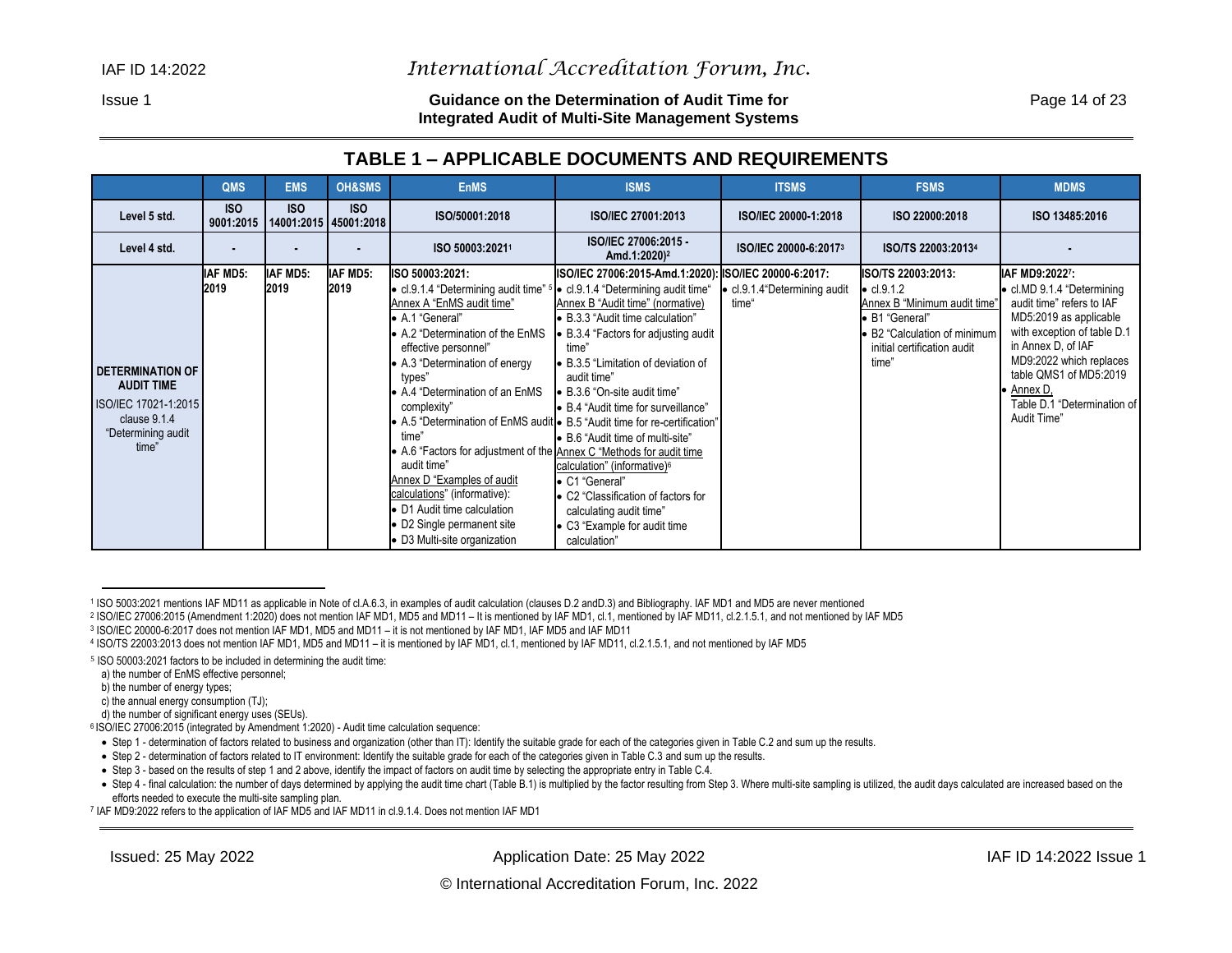#### Issue 1 **Guidance on the Determination of Audit Time for** Page 15 of 23 **Integrated Audit of Multi-Site Management Systems**

|                                                                                                                                                           | <b>QMS</b>                                               | <b>EMS</b>                                                           | <b>OH&amp;SMS</b>                                                    | <b>EnMS</b>                                                                                                                                                                                                                                                                                                                                                                                                            | <b>ISMS</b>                                                                                                                                                                                                                                                                | <b>ITSMS</b>                                                                                                                                                                                                                                                                                                                                                                                           | <b>FSMS</b>                                                                           | <b>MDMS</b>                                                                                                                                                         |
|-----------------------------------------------------------------------------------------------------------------------------------------------------------|----------------------------------------------------------|----------------------------------------------------------------------|----------------------------------------------------------------------|------------------------------------------------------------------------------------------------------------------------------------------------------------------------------------------------------------------------------------------------------------------------------------------------------------------------------------------------------------------------------------------------------------------------|----------------------------------------------------------------------------------------------------------------------------------------------------------------------------------------------------------------------------------------------------------------------------|--------------------------------------------------------------------------------------------------------------------------------------------------------------------------------------------------------------------------------------------------------------------------------------------------------------------------------------------------------------------------------------------------------|---------------------------------------------------------------------------------------|---------------------------------------------------------------------------------------------------------------------------------------------------------------------|
| <b>MULTISITE AUDIT</b><br>ISO/IEC 17021-1:2015<br>clause 9.1.5<br>"Multi-site sampling"                                                                   | IAF MD1:<br>2018                                         | IAF MD1:<br>2018                                                     | IAF MD1:<br>2018<br><b>IAF</b><br>MD22:2019<br>cl.9.1.4<br>cl.9.1.5  | ISO 50003:2021:<br>• cl.9.1.5 "Multi-site sampling"<br>Annex B "Multi-site sampling"<br>• B.1 "General"<br>• B.2 "Sites in a multi-site<br>organization"<br>B.3 "Eligibility of an organization<br>for sampling"<br>B.4 "Sampling methodology"<br>B.5 "Audit and certification"<br>Annex D "Examples of audit<br>calculations":<br>D1 Audit time calculation<br>D2 Single permanent site<br>D3 Multi-site organization | ISO/IEC 27006:2015 -<br>Amd.1:2020)<br>• cl.9.1.5 "Multi-site sampling"<br>Annex B "Audit time" (normative)<br>• cl.B6 "Audit time of multi-site"<br>Annex C "Methods for audit time<br>calculation" (informative)<br>• C3 "Example for audit time<br>calculation", step 4 | ISO/IEC 20000-6:2017:<br>• cl.9.1.5 "Multi-site sampling" • cl.9.1.5 "Certification of<br>$\bullet$ cl.9.2.3.1-SM9.3.3.1<br>"Sampling accuracy"                                                                                                                                                                                                                                                        | ISO/TS 22003:2013:<br>multi-site organizations"                                       | IAF MD9:2022:<br>• cl.MD 9.1.5 "Multi-site<br>sampling"<br>• (IAF MD1 not mentioned)                                                                                |
| INTEGRATED AUDIT nov.2021 with nov.2021 with nov.2021 with<br>ISO/IEC 17021-1:2015 no major<br>clause 9.1.6<br>"Multiple management<br>systems standards" | IAF MD11:<br>2013<br>draft MD11.<br>issue 2.<br>changes) | IAF MD11:<br>2013<br>draft MD11.<br>issue 2.<br>no major<br>changes) | IAF MD11:<br>2013<br>draft MD11.<br>issue 2.<br>no major<br>changes) | ISO 50003:2021:<br>• cl. 9.1.6 "Multiple management<br>system standards"<br>(also see new (also see new (also see new $\bullet$ A.6 "Factors for adjustment of the $\bullet$ cl.9.1.6 "Multiple management<br>audit time"<br>Annex D "Examples of audit<br>calculations":<br>• D1 Audit time calculation<br>D2 Single permanent site<br>D3 Multi-site organization                                                     | ISO/IEC 27006:2015 -<br>Amd.1:2020):<br>$\bullet$ cl.9.1.5.1-IS 9.1.5 "Multiple sites"<br>systems standards"                                                                                                                                                               | ISO/IEC 20000-6:2017:<br>$\bullet$ cl.9.1.6 "Multiple<br>management systems<br>standards"<br>$\bullet$ cl.9.1.6.1 SM9.1.6.1<br>Combining management<br>system audits<br>$\bullet$ cl.9.1.6.2 SM9.1.6.2<br>Combining management<br>system audits for ISO/EC<br>20000-1 and ISO/IEC<br>27001<br>$\bullet$ cl.9.1.4.3-SM9.1.4.3<br>"Adjustment for other<br>management systems<br>standard certification" | <b>ISO/TS 22003:2013:</b><br>• B.1 "Minimum audit time"<br>• D.2 "Application review" | IAF MD9:2022:<br>• cl.MD 9.1.4 "Determining<br>audit time" refers to the<br>application of IAF MD11 for<br>integrated audit for<br>standards other than ISO<br>9001 |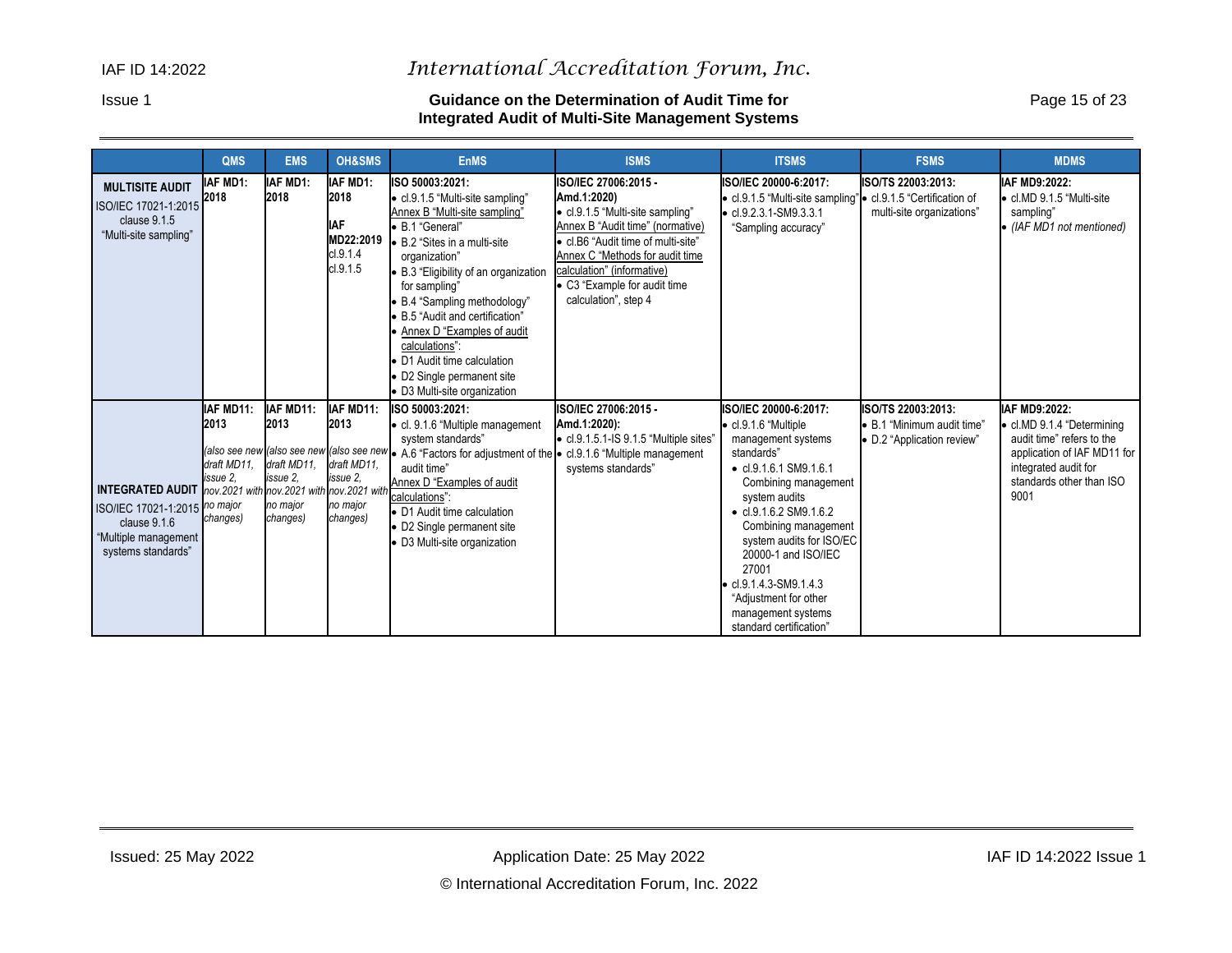#### Issue 1 **Guidance on the Determination of Audit Time for** Page 16 of 23 **Integrated Audit of Multi-Site Management Systems**

# **TABLE 2 – PROCESS FLOW FOR THE DETERMINATION OF THE TOTAL AUDIT TIME**

Steps from 6 onwards are required per each sampled site (where relevant), considering the relevant factors for that site.

<span id="page-15-0"></span>

| $\mathbf N$ | <b>Process flow step</b>                                                                                                                   | QMS                                                                                              | <b>EMS</b>                                                                                                                                                                                                                                                                                                                                                              | <b>OH&amp;SMS</b>                                                                                                                                 | <b>EnMS</b>                                                                                                                                                                                                                                                                                                                                 | <b>ISMS</b>                                                                                                                                                                               | <b>ITSMS</b>                                                                                                                                                                                      | <b>FSMS</b>                                                                                                                                                                                                                                                                                                                 | <b>MDMS</b>                                                                                                                                                                                                                                                                                                                                                                |
|-------------|--------------------------------------------------------------------------------------------------------------------------------------------|--------------------------------------------------------------------------------------------------|-------------------------------------------------------------------------------------------------------------------------------------------------------------------------------------------------------------------------------------------------------------------------------------------------------------------------------------------------------------------------|---------------------------------------------------------------------------------------------------------------------------------------------------|---------------------------------------------------------------------------------------------------------------------------------------------------------------------------------------------------------------------------------------------------------------------------------------------------------------------------------------------|-------------------------------------------------------------------------------------------------------------------------------------------------------------------------------------------|---------------------------------------------------------------------------------------------------------------------------------------------------------------------------------------------------|-----------------------------------------------------------------------------------------------------------------------------------------------------------------------------------------------------------------------------------------------------------------------------------------------------------------------------|----------------------------------------------------------------------------------------------------------------------------------------------------------------------------------------------------------------------------------------------------------------------------------------------------------------------------------------------------------------------------|
| 1.          | Check whether one see table 1 above<br>lor more<br>management<br>systems are<br>applicable and<br>determine the<br>applicable<br>standards |                                                                                                  | see table 1 above                                                                                                                                                                                                                                                                                                                                                       | see table 1 above                                                                                                                                 | see table 1 above                                                                                                                                                                                                                                                                                                                           | see table 1 above                                                                                                                                                                         | see table 1 above                                                                                                                                                                                 | see table 1 above                                                                                                                                                                                                                                                                                                           | see table 1 above                                                                                                                                                                                                                                                                                                                                                          |
| 2.          | <b>Evaluate whether</b><br>the organization is<br>eligible for multi-<br>site certification                                                | <b>IAF MD1:2018</b><br>• cl.5 "Eligibility of a<br>multi-site organization<br>for certification" | <b>IAF MD1:2018</b><br>• cl.5 "Eligibility of a<br>multi-site organization<br>for certification"                                                                                                                                                                                                                                                                        | IAF MD1:2018:<br>• cl.5 "Eligibility of a<br>multi-site organization<br>for certification"                                                        | ISO 50003:2021:<br>• cl.B.3 "Eligibility of an<br>organization for<br>sampling"<br>• Table B.1 Mgmt.<br>system data<br>• Table B.2 Energy<br>performance data                                                                                                                                                                               | ISO/IEC 27006:2015-<br>Amd.1:2020:<br>$\bullet$ cl.9.1.5 "Multi-site<br>sampling"<br>$\bullet$ cl.9.1.5.1-IS 9.1.5<br>"Multiple sites"                                                    | ISO/IEC 20000-6:2017:<br>$\bullet$ cl.9.1.5 "Multi-site<br>sampling"<br>$\bullet$ cl.9.1.5.1-SM 9.1.5<br>"Criteria for multi-site<br>sampling"                                                    | ISO/TS 22003:2013:<br>$\bullet$ cl.9.1.5.1<br>$\bullet$ cl. 9.1.5.2                                                                                                                                                                                                                                                         | IAF MD9:2022:<br>• cl.MD 9.1.5 "Multi-site<br>certification eligible"                                                                                                                                                                                                                                                                                                      |
| 3.          | <b>Evaluate whether</b><br>site sampling is<br>appropriate or not                                                                          | IAF MD1:2018:<br>appropriate<br>not appropriate<br>sites that can and<br>cannot be sampled       | <b>IAF MD1:2018:</b><br>• cl.6.1: site sampling is $\bullet$ cl.6.1: site sampling is $\bullet$ cl.6.1: site sampling is<br>appropriate<br>• cl.6.2: site sampling is • cl.6.2: site sampling is • cl.6.2: site sampling is<br>not appropriate<br>• cl.6.3: combination of • cl.6.3: combination of • cl.6.3: combination of<br>sites that can and<br>cannot be sampled | IAF MD1:2018:<br>appropriate<br>not appropriate<br>sites that can and<br>cannot be sampled<br>IAF MD22:2019<br>• $cl.9.1.4$<br>$\bullet$ cl.9.1.5 | ISO 50003:2021:<br>• B.5.4.1 eligibility<br>criteria may consist of<br>sites that can be<br>sampled, sites that<br>cannot be sampled or<br>a combination of both<br>• cl.B.4 "Sampling<br>methodology"<br>• cl.B.4.1 General<br>• cl.B.4.2 Conditions<br>$\bullet$ cl.B.4.3 Site<br>selection<br>• cl.B.4.4 Selection of<br>temporary sites | ISO/IEC 27006:2015-<br>Amd.1:2020:<br>$\bullet$ cl.9.1.5.1-IS 9.1.5<br>"Multiple sites":<br>CBs may consider<br>using a sample-based<br>approach to multiple-<br>site certification audit | ISO/IEC 20000-6:2017:<br>$\bullet$ cl.9.1.5.1-SM 9.1.5<br>"Criteria for multi-site<br>sampling": CBs may<br>consider using a<br>sample-based<br>approach to multiple-<br>site certification audit | ISO/TS 22003:2013:<br>$\bullet$ cl.9.1.5.3 and table<br>A.1 "Food chain<br>categories".<br>• multi-site sampling<br>is possible for cat.<br>A, B, E, F and G<br>and companies with<br>> 20 sites operating<br>similar processes<br>within these<br>categories.<br>• multi-site sampling<br>is not possible for<br>cat. C. D | <b>IAF MD9:2022</b><br>• cl.MD 9.1.5 "Multi-site<br>sampling":<br>"Sites involved in<br>design, development<br>and manufacturing of<br>medical devices<br>(Table A.1.1-1.6)<br>"Finished medical<br>devices") cannot be<br>sampled"<br>• sites involved in<br>associated activities or<br>manufacturing of parts<br>(table A1.7 "Parts and<br>services") can be<br>sampled |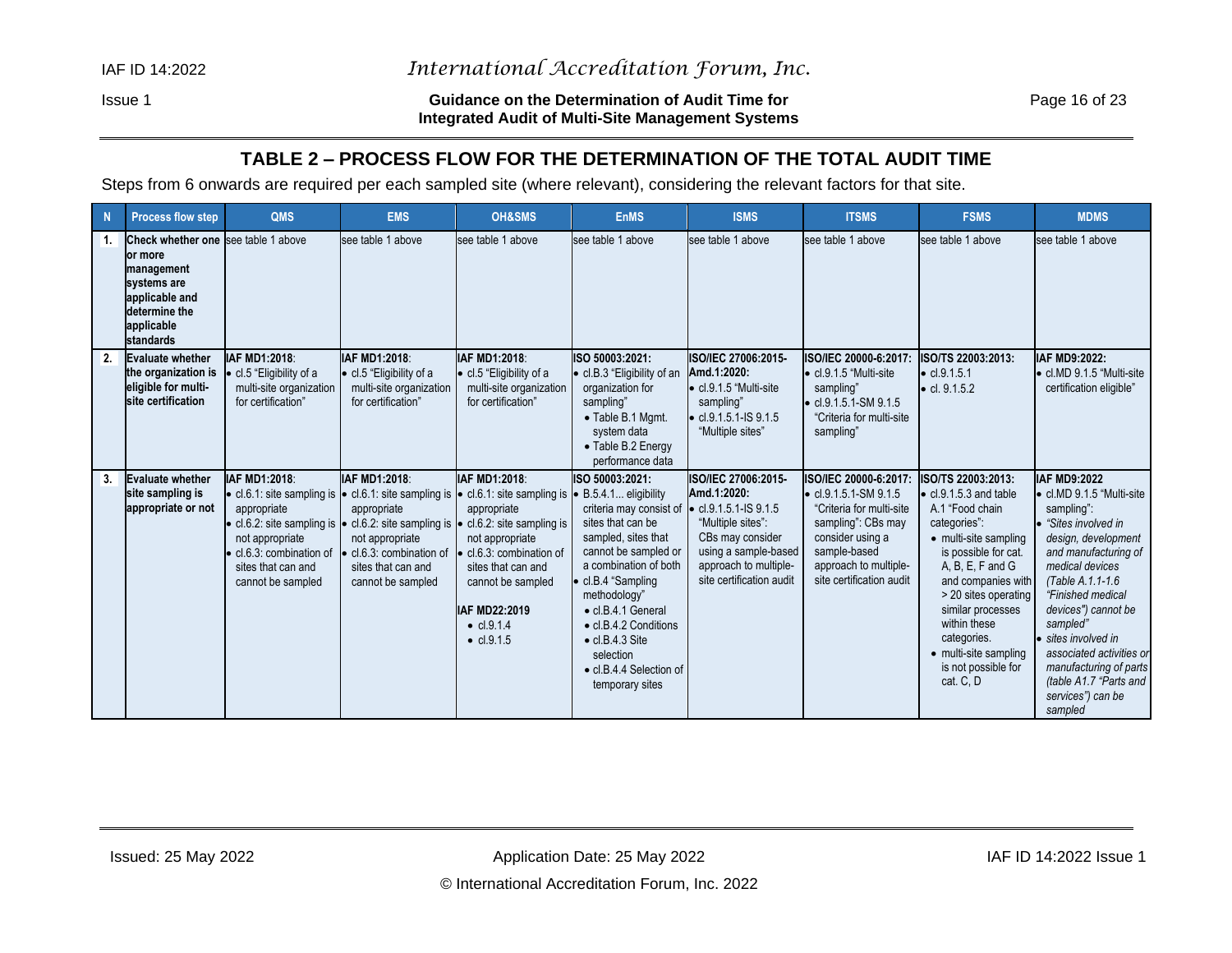#### Issue 1 **Guidance on the Determination of Audit Time for** Page 17 of 23 **Integrated Audit of Multi-Site Management Systems**

| N  | <b>Process flow step</b>                                                                                                                               | <b>QMS</b>                                                                                                                                                                                                                                                                      | <b>EMS</b>                                                                                                                                                                                                                                                                                           | <b>OH&amp;SMS</b>                                                                                                                                                                                                                                                                                    | <b>EnMS</b>                                                                                                                                                                                                                                                                                                                                          | <b>ISMS</b>                                                                                                                                                                                                                                                                                                                         | <b>ITSMS</b>                                                                                                                                                                                                                                                                                                                                                   | <b>FSMS</b>                                                                                                                                                                                                                                                      | <b>MDMS</b>                                                                                                                                     |
|----|--------------------------------------------------------------------------------------------------------------------------------------------------------|---------------------------------------------------------------------------------------------------------------------------------------------------------------------------------------------------------------------------------------------------------------------------------|------------------------------------------------------------------------------------------------------------------------------------------------------------------------------------------------------------------------------------------------------------------------------------------------------|------------------------------------------------------------------------------------------------------------------------------------------------------------------------------------------------------------------------------------------------------------------------------------------------------|------------------------------------------------------------------------------------------------------------------------------------------------------------------------------------------------------------------------------------------------------------------------------------------------------------------------------------------------------|-------------------------------------------------------------------------------------------------------------------------------------------------------------------------------------------------------------------------------------------------------------------------------------------------------------------------------------|----------------------------------------------------------------------------------------------------------------------------------------------------------------------------------------------------------------------------------------------------------------------------------------------------------------------------------------------------------------|------------------------------------------------------------------------------------------------------------------------------------------------------------------------------------------------------------------------------------------------------------------|-------------------------------------------------------------------------------------------------------------------------------------------------|
| 4. | Determine the<br>number of sampled   cl.6.1.2 "Sampling"<br>sites <sup>89</sup>                                                                        | IAF MD1:2018:<br>$\bullet$ cl.6.1.3: "Size of<br>sampling":<br>$\Rightarrow$ Initial audit: $v = \sqrt{x}$<br>$\implies$ Surveillance:<br>$y=0.6\sqrt{x}$<br>$\Rightarrow$ Recertification:<br>$y = \sqrt{x}$ or $y = 0.8\sqrt{x}$<br>where MS has<br>proved to be<br>effective | IAF MD1:2018:<br>• cl.6.1.2 "Sampling"<br>$\bullet$ cl.6.1.3: "Size of<br>sampling":<br>$\Rightarrow$ Initial audit: y= $\sqrt{x}$<br>$\implies$ Surveillance:<br>$y=0.6\sqrt{x}$<br>$\implies$ Recertification:<br>$y = \sqrt{x}$ or $y = 0.8\sqrt{x}$<br>where MS has<br>proved to be<br>effective | IAF MD1:2018:<br>• cl.6.1.2 "Sampling"<br>$\bullet$ cl.6.1.3: "Size of<br>sampling":<br>$\Rightarrow$ Initial audit: y= $\sqrt{x}$<br>$\implies$ Surveillance:<br>$y=0.6\sqrt{x}$<br>$\implies$ Recertification:<br>$y = \sqrt{x}$ or $y = 0.8\sqrt{x}$<br>where MS has<br>proved to be<br>effective | ISO 50003:2021:<br>• cl.B.4 "Sampling<br>methodology"<br>• cl.B.4.5 "Size of the<br>sample":<br>$\Rightarrow$ Initial: $y = \sqrt{x}$<br>$\implies$ Surveillance:<br>$v=0.6\sqrt{x}$<br>$\Rightarrow$ Recertification:<br>$y = \sqrt{x}$ or $y = 0.8\sqrt{x}$<br>where MS has<br>proved to be<br>effective<br>· cl.4.6 "Risk"                        | ISO/IEC 27006:2015 -<br>Amd.1:2020:<br>$\bullet$ cl.9.1.5.1-IS 9.1.5<br>"Multiple sites"<br>Note: IAF MD1 not<br>mentioned, but its<br>rationale, related to e.g.<br>sample size and site<br>since ISO 27006<br>explicitly allows a<br>sampling-based<br>approach (IAF MD1<br>mentions ISO/IEC<br>27006)                            | ISO/IEC 20000-6:2017:<br>cl.9.1.5.1-SM 9.1.5<br>"Criteria for multi-site<br>sampling"<br>Note: IAF MD1 not<br>mentioned, but its<br>rationale, related to e.g.<br>sample size and site<br>selection may be applied selection may be applied<br>since ISO 20000-6<br>explicitly allows a<br>sampling-based<br>approach (IAF MD1<br>mentions ISO/IEC<br>20000-6) | ISO/TS 22003:2013:<br>$\bullet$ cl.9.1.5.4 and table 1<br>"Examples of the<br>number of sites to be<br>audited when multi-<br>site sampling is used"<br>$\bullet$ < =20 sites: no<br>sampling<br>$\bullet$ > 20 sites: 1<br>sampled site per 5<br>sites above 20 | IAF MD9:2022:<br>$\bullet$ cl.MD 9.1.5<br>Note: IAF MD1:2018 is<br>not mentioned, but its<br>rationale may be applied<br>in case of table A.1.7 |
| 5. | Determine the<br>Effective Number of $\bullet$ cl.1.9 (definition of<br>Persons (ENP) for<br>each management<br>system at each site<br>(when relevant) | IAF MD5:2019:<br>ENP)<br>· cl. 2.3 (calculation of<br>ENP)                                                                                                                                                                                                                      | IAF MD5:2019:<br>· cl.1.9 (definition of<br>ENP)<br>· cl. 2.3 (calculation of<br>ENP)                                                                                                                                                                                                                | IAF MD5:2019:<br>· cl.1.9 (definition of<br>ENP)<br>· cl. 2.3 (calculation of<br>ENP)                                                                                                                                                                                                                | ISO 50003:2021:<br>$\bullet$ cl. 9.1.4.4 EnMS<br>"Effective number of<br>personnel"<br>• A.2 "Determination of<br>the EnMS effective<br>personnel"                                                                                                                                                                                                   | ISO/IEC 27006:2015-<br>Amd.1:2020):<br>• cl.B.2.1 "Number of<br>persons doing work<br>under the<br>organization's control'                                                                                                                                                                                                          | ISO/IEC 20000-6:2017:<br>cl.9.1.4.1-SM9.1.4.1<br>"Determining the audit<br>time", Note                                                                                                                                                                                                                                                                         | ISO/TS 22003:2013:<br>• Annex B "Minimum<br>audit time"                                                                                                                                                                                                          | IAF MD5:2019:<br>· cl.1.9 (definition of<br>ENP)<br>cl. 2.3 (calculation of<br>ENP)                                                             |
| 6. | Determine the<br>complexity level for $\bullet$ table QMS2:<br>each management<br>system at each site<br>(when applicable)                             | IAF MD5:2019:<br>complexity level based<br>on the business sector<br>of the organization)                                                                                                                                                                                       | IAF MD5:2019:<br>• table EMS2:<br>complexity level based<br>on the business sector<br>of the organization                                                                                                                                                                                            | IAF MD5:2019:<br>· table OH&SMS2:<br>complexity level based<br>of the organization                                                                                                                                                                                                                   | ISO 50003:2021:<br>• A.3 "Determination of<br>energy types<br>on the business sector • A.4 "Determination of<br>EnMS complexity <sup>10"</sup> :<br>• table A.1 "Energy<br>complexity factors<br>for determination of<br>audit time"<br>• table A.2 "Level of<br>the EnMS<br>complexity"<br>$\bullet$ cl.A.4.2<br>Complexity formula <sup>11</sup> : | ISO/IEC 27006:2015<br>Amd.1:2020:<br>• C.3 "Example for audit<br>time calculation"<br>$\bullet$ table C1<br>"Classification of<br>factors for calculating<br>audit time"<br>• table C.2 "Factors<br>related to business &<br>organization (other<br>than $ T$ <sup>"</sup><br>• table C.3 "Factors<br>related to IT<br>environment" | ISO/IEC 20000-6:2017:<br>Note: complexity is not<br>needed for entering into<br>Table 1 "Relationship<br>between effective<br>number of personnel and time"<br>audit time before<br>adjustments (initial<br>audit)"                                                                                                                                            | ISO/TS 22003:2013:<br>Note: complexity is not<br>needed for entering into<br>Table B.1 "Minimum<br>initial certification audit                                                                                                                                   | IAF MD5:2019:<br>• Not applicable for<br>entering Table D1.<br>Annex D                                                                          |

<sup>&</sup>lt;sup>8</sup> IAF MD1 cl.6.1.3.4: "The central function ... shall be audited during the initial certification and every recertification audit and at least once a calendar year as part of surveillance"  $9$  from IAF MD1: y = number of sites to be sampled; x = total number of sites.

Issued: 25 May 2022 **Application Date: 25 May 2022 Application Date: 25 May 2022 1899 14F ID 14:2022 Issue 1** 

<sup>10</sup> ISO 50003:2021: The EnMS complexity is based on three criteria: annual energy consumption, number of energy types, number of significant energy uses (SEUs)

 $^{11}$  ISO 50003:2021: clause A.4 and Table A.1: complexity factors: F<sub>EC</sub> for the annual energy consumption, F<sub>ET</sub> for the number of energy types, F<sub>SEU</sub> for the number of significant energy uses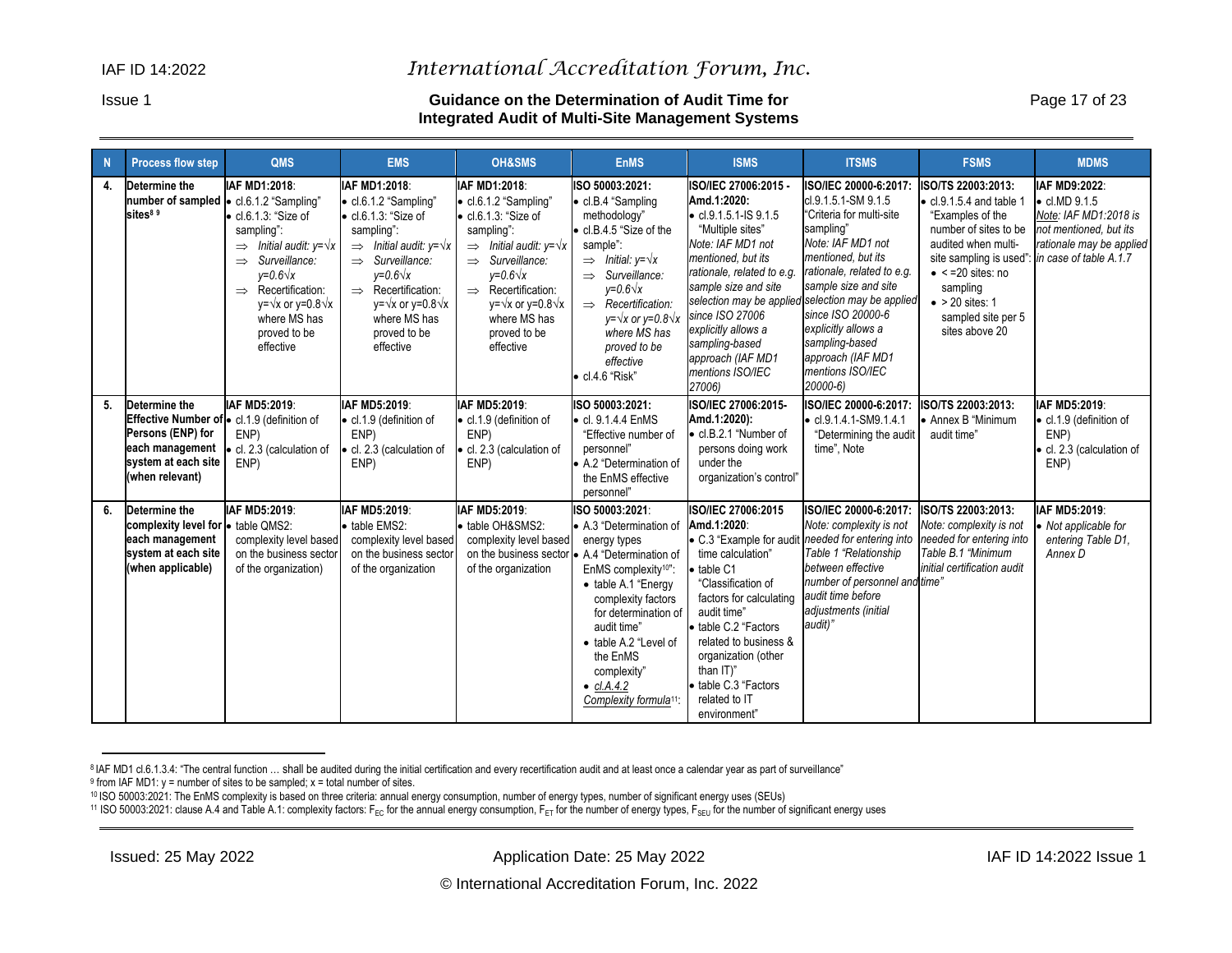#### Issue 1 **Guidance on the Determination of Audit Time for** Page 18 of 23 **Integrated Audit of Multi-Site Management Systems**

| -N | <b>Process flow step</b>                                                                                                               | QMS                                                                                                                                                   | <b>EMS</b>                                                                                                                                         | <b>OH&amp;SMS</b>                                                                                                                                  | <b>EnMS</b>                                                                                                                                                                      | <b>ISMS</b>                                                                                                                                                                                                                                                                                                                                                        | <b>ITSMS</b>                                                                                                                                                                                                                                                         | <b>FSMS</b>                                                                                                                                                                                                                                                                 | <b>MDMS</b>                                                                                                                                                                                                                                                                               |
|----|----------------------------------------------------------------------------------------------------------------------------------------|-------------------------------------------------------------------------------------------------------------------------------------------------------|----------------------------------------------------------------------------------------------------------------------------------------------------|----------------------------------------------------------------------------------------------------------------------------------------------------|----------------------------------------------------------------------------------------------------------------------------------------------------------------------------------|--------------------------------------------------------------------------------------------------------------------------------------------------------------------------------------------------------------------------------------------------------------------------------------------------------------------------------------------------------------------|----------------------------------------------------------------------------------------------------------------------------------------------------------------------------------------------------------------------------------------------------------------------|-----------------------------------------------------------------------------------------------------------------------------------------------------------------------------------------------------------------------------------------------------------------------------|-------------------------------------------------------------------------------------------------------------------------------------------------------------------------------------------------------------------------------------------------------------------------------------------|
|    |                                                                                                                                        |                                                                                                                                                       |                                                                                                                                                    |                                                                                                                                                    | $C = (F_{EC} \times 0.25) +$<br>$(F_{ET} \times 0.25)$<br>+ $(F_{SEU} \times 0, 50)$                                                                                             | • table C.4 "Impact<br>factors on audit time"<br>• B3.4 "Factors for<br>adjustment of audit<br>time"                                                                                                                                                                                                                                                               |                                                                                                                                                                                                                                                                      |                                                                                                                                                                                                                                                                             |                                                                                                                                                                                                                                                                                           |
| 7. | Determine the<br>audit time for each lotable OMS 1<br>management<br>system at each<br>site (as applicable)                             | IAF MD5:2019:<br>Note: Table output is<br>"audit time"                                                                                                | IAF MD5:2019:<br>· table EMS 1<br>Note: Table output is<br>"audit time"                                                                            | IAF MD5:2019:<br>· table OH&SMS 1<br>Note: Table output is<br>"audit time"                                                                         | ISO 50003:2021:<br>• A.5 Determination of<br>EnMS audit time<br>• table A.3 "Initial<br>certification<br>minimum audit time<br>(audit days)"                                     | <b>ISO/IEC 27006:2015</b><br>Amd.1:2020 <sup>12</sup> :<br>• cl.B.3.3 "Audit time<br>calculation"<br>· cl. B6 "Audit time of<br>multi-site"<br>• table B.1 "Audit time<br>chart"<br>• C.3 "Example for audit<br>time calculation"                                                                                                                                  | ISO/IEC 20000-6:2017:<br>$\bullet$ cl.9.1.4.1-SM9.1.4.1<br>"Determining the audit<br>time"<br>Table 1 "Relationship<br>between effective<br>number of personnel<br>and audit time before<br>adjustments (initial<br>audit)"<br>Note: Table output is<br>"audit time" | ISO/TS 22003:2013:<br>• cl.B.2 "Calculation of<br>minimum initial<br>certification audit time"<br>and table B.1<br>• minimum audit<br>time13 for a single<br>site:<br>$\bullet$ Ts =<br>TD+TH+TMS+TFTE<br>Note: Table output is<br>"audit time"                             | IAF MD9:2022:<br>$\bullet$ cl.MD $9.1.4$<br>• Annex D, table D.1                                                                                                                                                                                                                          |
| 8. | Determine the<br>adjustment factors<br>lin reduction or<br>increase for each<br>management<br>system at each site<br>(when applicable) | IAF MD5:2019:<br>• cl.8 "Factors for<br>adjustment of audit<br>time":<br>$\Rightarrow$ reduction: 30%<br>max<br>$\implies$ increase not<br>quantified | IAF MD5:2019:<br>• cl.8 "Factors for<br>adjustment of audit<br>time":<br>$\implies$ reduction: 30%<br>max<br>$\implies$ increase not<br>quantified | IAF MD5:2019:<br>• cl.8 "Factors for<br>adjustment of audit<br>time":<br>$\implies$ reduction: 30%<br>max<br>$\implies$ increase not<br>quantified | ISO 50003:2021:<br>• cl.A.6 "Factors for<br>adjustment of audit<br>time":<br>$\implies$ max reduction:<br>from Table A.3<br>(A.6.2)<br>$\implies$ max increase not<br>quantified | ISO/IEC 27006:2015-<br>Amd.1:2020:<br>• cl.B.3.4 "Factors for<br>adjustment of audit<br>time"<br>30% of audit time • cl.B.3.5 "Limitation of<br>deviation of audit<br>time":<br>30% max reduction<br>• C.3 "Example for audit<br>time calculation"<br>$\bullet$ table C.1<br>classification of<br>factors)<br>$\bullet$ table C.4: increase<br>reduction depending | ISO/IEC 20000-6:2017:<br>$\bullet$ cl.9.1.4.2-SM9.1.4.2<br>"Adjustment to audit<br>time"<br>• table 2 "Factors<br>which can decrease<br>audit time": max.<br>reduction 30%<br>• table 3 "Factors<br>which can increase<br>audit time": increase<br>not quantified    | ISO/TS 22003:2013:<br>• table B.1 (last<br>column): possible<br>reduction 50% of<br>minimum on-site audit D.1:<br>time for each<br>additional site visited<br>· clause B.1 (last<br>sentence):  other<br>factors may<br>necessitate increasing<br>the minimum audit<br>time | IAF MD9:2022,<br>Annex D, table D.1,<br>Factors used to adjust<br>the audit time from Table<br>• a) increase not<br>quantified<br>• b) reduction 20% max<br>$\bullet$ c) reduction 50% max<br>solely for the<br>certification scope of<br>"Distribution or<br>transportation<br>Services" |

<sup>12</sup> ISO/IEC 27006:2015 (integrated by Amendment 1:2020) - Audit time calculation sequence:

• Step 1 - determination of factors related to business and organization (other than IT): Identify the suitable grade for each of the categories given in Table C.2 and sum up the results.

• Step 2 - determination of factors related to IT environment: Identify the suitable grade for each of the categories given in Table C.3 and sum up the results.

• Step 3 - based on the results of step 1 and 2 above, identify the impact of factors on audit time by selecting the appropriate entry in Table C.4.

. Step 4 - final calculation: the number of days determined by applying the audit time chart (Table B.1) is multiplied by the factor resulting from Step 3. Where multi-site sampling is utilized, the audit days calculated a efforts needed to execute the multi-site sampling plan.

<sup>13</sup> For FSMS minimum audit time: T<sub>D</sub> = basic on-site audit time (days); T<sub>H</sub> = n° of audit days for additional HACCP studies; T<sub>MS</sub> = n° of audit days for absence of relevant management system; T<sub>FTE</sub> = n° of audit days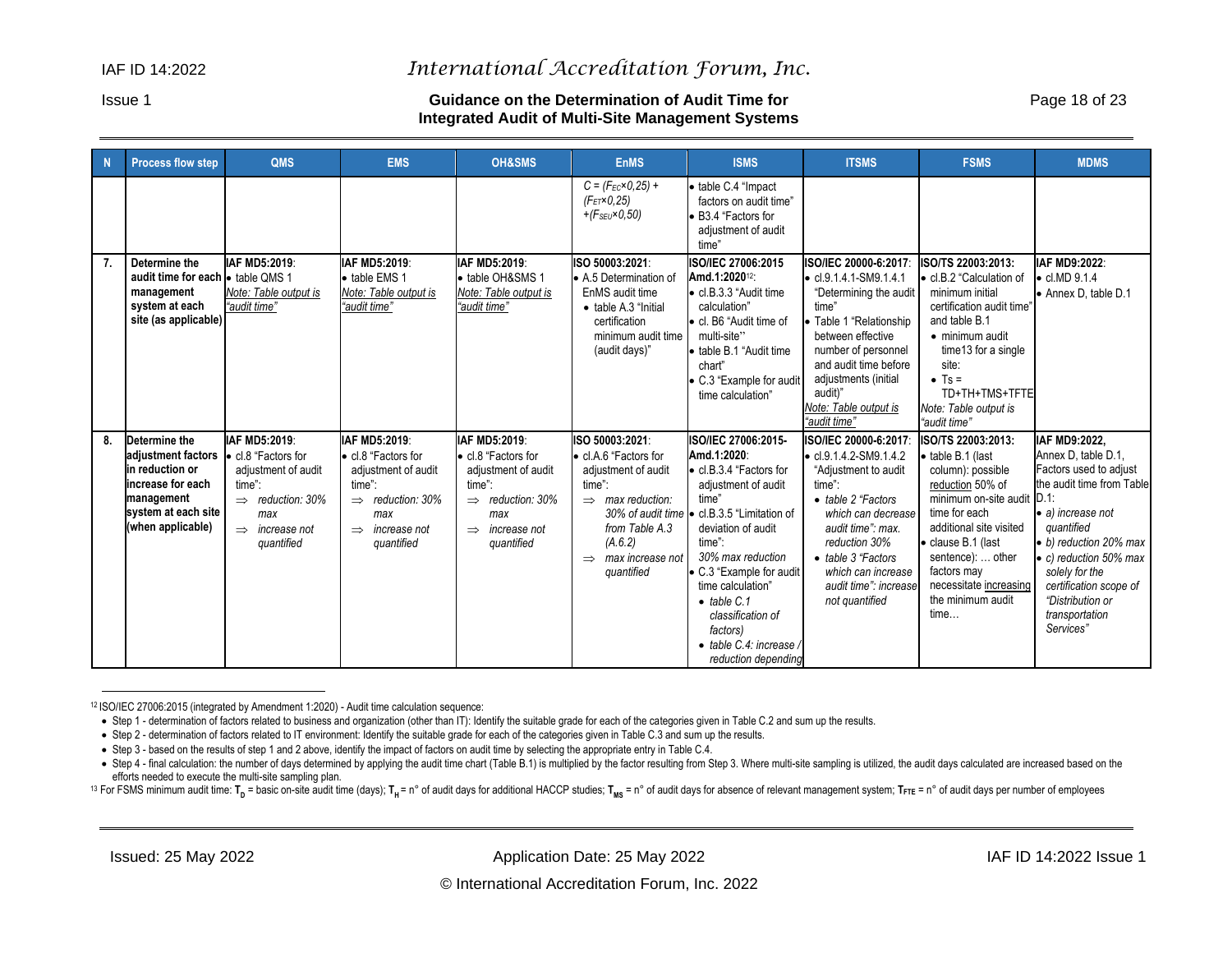#### Issue 1 **Guidance on the Determination of Audit Time for** Page 19 of 23 **Integrated Audit of Multi-Site Management Systems**

| N   | <b>Process flow step</b>                                                                                                           | <b>QMS</b>                                                                                                                                                                                                                  | <b>EMS</b>                                                                                                                                                                                                                   | <b>OH&amp;SMS</b>                                                                                                                                                                                                  | <b>EnMS</b>                                                                                                                                                                                                                                                                              | <b>ISMS</b>                                                                                                                                                                                                                                                                    | <b>ITSMS</b>                                                                                                                                                                                                       | <b>FSMS</b>                                                                                                                                                                                                                                                                                                                        | <b>MDMS</b>                                                                                                                                                                                                                                                                                              |
|-----|------------------------------------------------------------------------------------------------------------------------------------|-----------------------------------------------------------------------------------------------------------------------------------------------------------------------------------------------------------------------------|------------------------------------------------------------------------------------------------------------------------------------------------------------------------------------------------------------------------------|--------------------------------------------------------------------------------------------------------------------------------------------------------------------------------------------------------------------|------------------------------------------------------------------------------------------------------------------------------------------------------------------------------------------------------------------------------------------------------------------------------------------|--------------------------------------------------------------------------------------------------------------------------------------------------------------------------------------------------------------------------------------------------------------------------------|--------------------------------------------------------------------------------------------------------------------------------------------------------------------------------------------------------------------|------------------------------------------------------------------------------------------------------------------------------------------------------------------------------------------------------------------------------------------------------------------------------------------------------------------------------------|----------------------------------------------------------------------------------------------------------------------------------------------------------------------------------------------------------------------------------------------------------------------------------------------------------|
|     |                                                                                                                                    |                                                                                                                                                                                                                             |                                                                                                                                                                                                                              |                                                                                                                                                                                                                    |                                                                                                                                                                                                                                                                                          | on the business and<br>IT complexity                                                                                                                                                                                                                                           |                                                                                                                                                                                                                    |                                                                                                                                                                                                                                                                                                                                    |                                                                                                                                                                                                                                                                                                          |
| 9.  | In case of multi-site IAF MD1:2018:<br>determine further<br>reduction in audit<br>time for each site<br>(when applicable)          | cl.7.3 "Calculation of<br>audit time": unless<br>precluded by specific<br>schemes, the<br>reduction of audit time<br>per sampled site shall<br>not be greater than<br>50%.                                                  | IAF MD1:2018:<br>cl.7.3 "Calculation of<br>audit time": unless<br>precluded by specific<br>schemes, the<br>reduction of audit time<br>per sampled site shall<br>not be greater than<br>50%.                                  | IAF MD1:2018:<br>cl.7.3 "Calculation of<br>audit time": unless<br>precluded by specific<br>schemes, the<br>reduction of audit time<br>per sampled site shall<br>not be greater than<br>50%.                        | ISO 50003:2021:<br>cl.B.5.4.2: further site<br>reduction not<br>mentioned                                                                                                                                                                                                                | <b>ISO/IEC 27006:2015</b><br>Amd.1:2020:<br>• "Further site reduction<br>not mentioned"                                                                                                                                                                                        | ISO/IEC 20000-6:2017<br>Note: IAF MD1 not<br>mentioned. "Further site applied since IAF MD1<br>reduction not mentioned" mentions ISO TS 22003                                                                      | IAF MD1 not mentioned.<br>but its rationale may be<br>(See also above)                                                                                                                                                                                                                                                             | IAF MD9:2022:<br>$\bullet$ cl.MD $9.1.5$<br>Note: IAF MD1:2018 is<br>not mentioned, but its<br>rationale may be applied<br>in case of table A.1.7                                                                                                                                                        |
| 10. | In case of multiple<br>management<br>systems check<br>whether there are<br>the conditions for<br>conducting an<br>integrated audit | IAF MD11:2013:<br>· cl.2 "Application"                                                                                                                                                                                      | IAF MD11:2013:<br>· cl.2 "Application"                                                                                                                                                                                       | IAF MD11:2013:<br>· cl.2 "Application"                                                                                                                                                                             | ISO 50003:2021<br>· cl.9.1.6 "Multiple<br>management systems<br>standards"<br>cl. A.6.3 Note refers to<br>IAF MD11                                                                                                                                                                       | <b>ISO/IEC 27006:2015</b><br>Amd.1:2020:<br>• cl.9.1.6 "Multiple<br>management systems" Note: IAF MD11 not<br>Note: IAF MD11 not<br>mentioned, but its<br>rationale may be applied since IAF MD11<br>since IAF MD11<br>mentions ISO/IEC 27006 (cl.1.3)<br>(cl.1.3, cl.2.1.5.1) | ISO/IEC 20000-6:2017:<br>· cl. 9.1.6 "Multiple<br>management systems"<br>mentioned, but its<br>rationale may be applied<br>mentions ISO/IEC 20000 • Annex D "Guidance on                                           | ISO/TS 22003:2013:<br>· cl.B.1 "General": in<br>case of a combined<br>audit involving FSMS,<br>a reduction of the<br>audit time can be<br>implemented<br>generic certificate<br>functions"<br>Note: IAF MD11 not<br>mentioned, but its<br>rationale may be applied<br>since IAF MD11<br>mentions ISO/TS 22003<br>(clauses 2.1.5.1) | IAF MD9:2022:<br>• cl.MD 9.1.4 states the<br>applicability of IAF<br>MD11 for integrated<br>audit for standards<br>other than ISO 9001<br>• Annex D: when<br>conducting an ISO<br>9001 and ISO 13485<br>audit together, a<br>minimum of 25% will<br>be added to audit time<br>calculated per Annex<br>D. |
|     | 11. Determine the<br>starting point for<br>the total audit time<br>of the integrated<br>management<br>system (IMS)                 | IAF MD11:2013:<br>$\bullet$ cl.2.1.5.1b: determine<br>the starting point for<br>calculating the total<br>audit time of an IMS<br>by adding the audit<br>times calculated for<br>each management<br>system that is part of i | IAF MD11:2013:<br>$\bullet$ cl.2.1.5.1b: determine<br>the starting point for<br>calculating the total<br>audit time of an IMS<br>by adding the audit<br>times calculated for<br>each management<br>system that is part of it | IAF MD11:2013:<br>cl.2.1.5.1b: determine<br>the starting point for<br>calculating the total<br>audit time of an IMS<br>by adding the audit<br>times calculated for<br>each management<br>system that is part of it | IAF MD11:2013:<br>cl.2.1.5.1b: determine<br>the starting point for<br>calculating the total<br>audit time of an IMS<br>by adding the audit<br>times calculated for<br>each management<br>system that is part of it<br>ISO 50003:2021<br>$\bullet$ cl.A.6.3, Note<br>$\bullet$ cl.B.5.4.2 | IAF MD11:2013:<br>$\bullet$ cl.2.1.5.1b: determine<br>the starting point for<br>calculating the total<br>audit time of an IMS<br>by adding the audit<br>times calculated for<br>each management<br>system that is part of it                                                   | IAF MD11:2013:<br>cl.2.1.5.1b: determine<br>the starting point for<br>calculating the total audit calculating the total audit<br>the audit times<br>calculated for each<br>management system<br>that is part of it | IAF MD11:2013:<br>cl.2.1.5.1b: determine<br>the starting point for<br>time of an IMS by adding time of an IMS by adding<br>the audit times<br>calculated for each<br>management system                                                                                                                                             | IAF MD9:2022:<br>• cl.MD 9.1.4 states the<br>applicability of IAF<br>MD11 for integrated<br>audit for standards<br>other than ISO 9001<br>IAF MD11:2013:<br>$\bullet$ cl.2.1.5.1b: add the<br>audit time of MDMS to<br>the sum of the audit<br>time of other schemes                                     |
| 12. | <b>Adjust the starting</b><br>point figure by<br>considering factors<br>that may increase                                          | IAF MD11:2013:<br>· cl.2.1.5.1c: take into<br>account factors that<br>may increase or                                                                                                                                       | IAF MD11:2013:<br>· cl.2.1.5.1c: take into<br>account factors that<br>may increase or                                                                                                                                        | IAF MD11:2013:<br>· cl.2.1.5.1c: take into<br>account factors that<br>may increase or                                                                                                                              | ISO 50003:2021<br>cl.A.6.3 "An audit of an<br>integrated management<br>system can result in                                                                                                                                                                                              | ISO/IEC 27006:2015 -<br>Amd.1:2020:<br>$\bullet$ cl.9.1.6 "Multiple<br>management systems"                                                                                                                                                                                     | ISO/IEC 20000-6:2017:<br>· cl. 9.1.6 "Multiple<br>management systems"                                                                                                                                              | ISO/TS 22003:2013:<br>· clause B.1"General":<br>in the case of a<br>combined audit                                                                                                                                                                                                                                                 | IAF MD9:2022:<br>• cl.MD 9.1.4 states the<br>applicability of IAF<br>MD11 for integrated                                                                                                                                                                                                                 |

Issued: 25 May 2022 **Application Date: 25 May 2022 Application Date: 25 May 2022 1899 14F ID 14:2022 Issue 1** 

© International Accreditation Forum, Inc. 2022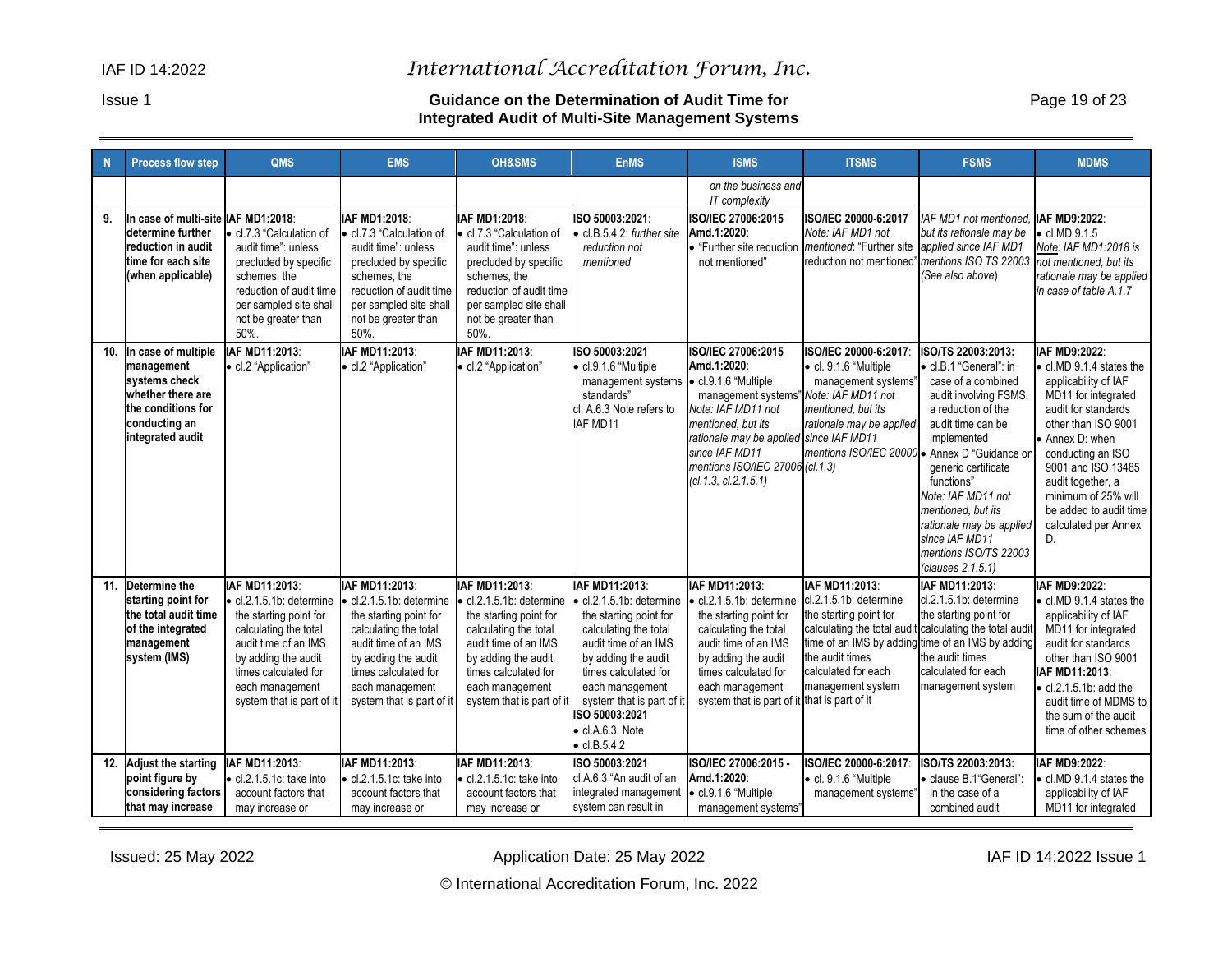#### Issue 1 **Guidance on the Determination of Audit Time for** Page 20 of 23 **Integrated Audit of Multi-Site Management Systems**

| N   | <b>Process flow step</b>                                                                       | <b>QMS</b>                                                                                                                                                                                                                   | <b>EMS</b>                                                                                                                                                                                                                                                                                                            | <b>OH&amp;SMS</b>                                                                                                                                                                                                          | <b>EnMS</b>                                                                                                  | <b>ISMS</b>                                                                                                                                                     | <b>ITSMS</b>                                                                                                                 | <b>FSMS</b>                                                                                                                                                                                                                                                                                                                                                                                                                                        | <b>MDMS</b>                                                                                                                                                                                                                                      |
|-----|------------------------------------------------------------------------------------------------|------------------------------------------------------------------------------------------------------------------------------------------------------------------------------------------------------------------------------|-----------------------------------------------------------------------------------------------------------------------------------------------------------------------------------------------------------------------------------------------------------------------------------------------------------------------|----------------------------------------------------------------------------------------------------------------------------------------------------------------------------------------------------------------------------|--------------------------------------------------------------------------------------------------------------|-----------------------------------------------------------------------------------------------------------------------------------------------------------------|------------------------------------------------------------------------------------------------------------------------------|----------------------------------------------------------------------------------------------------------------------------------------------------------------------------------------------------------------------------------------------------------------------------------------------------------------------------------------------------------------------------------------------------------------------------------------------------|--------------------------------------------------------------------------------------------------------------------------------------------------------------------------------------------------------------------------------------------------|
|     | or reduce the<br>required audit time                                                           | reduce the time<br>required for the audit<br>· cl.2.1.5.2: reduction<br>ranges from 0% to<br>20% based on the<br>integration level of the<br>organization MS and<br>of the competence of<br>the CB audit team<br>audit time" | reduce the time<br>required for the audit<br>cl.2.1.5.2: reduction<br>ranges from 0% to<br>20% based on the<br>integration level of the<br>organization MS and<br>of the competence of<br>the CB audit team<br>• Annex 1 "Reduction of $\bullet$ Annex 1 "Reduction of $\bullet$ Annex 1 "Reduction of<br>audit time" | reduce the time<br>required for the audit<br>cl.2.1.5.2: reduction<br>ranges from 0% to<br>20% based on the<br>integration level of the<br>organization MS and<br>of the competence of<br>the CB audit team<br>audit time" | increased audit time, but Note: IAF MD11 not<br>where it results in<br>reduction it shall not<br>exceed 20%" | mentioned, but its<br>rationale may be applied rationale may be applied<br>since IAF MD11<br>mentions ISO/IEC 27006 mentions ISO/IEC 20000<br>(cl.1.3, 2.1.5.1) | Note: IAF MD11 not<br>mentioned, but its<br>since IAF MD11<br>(cl.1.3)                                                       | involving the FSMS, a<br>reduction of the audit<br>time can be<br>implemented if justified • cl.2.1.5.2: reduction<br>and documented<br>Note: IAF MD11 not<br>mentioned, but its<br>rationale may be applied<br>since IAF MD11<br>mentions ISO/TS 22003<br>(clauses 2.1.5.1)                                                                                                                                                                       | audit for standards<br>other than ISO 9001<br>IAF MD 11:2013:<br>ranges from 0% to<br>20% based on the<br>integration level of the<br>organization MS and<br>of the competence of<br>the CB audit team<br>• Annex 1 "Reduction of<br>audit time" |
| 13. | Calculate the on-<br>site audit duration                                                       | IAF MD5:2019:<br>• cl.4.1: should not be<br>less than 80% of the<br>audit time                                                                                                                                               | IAF MD5:2019:<br>• cl.4.1: should not be<br>less than 80% of the<br>audit time                                                                                                                                                                                                                                        | IAF MD5:2019:<br>cl.4.1: should not be<br>less than 80% of the<br>audit time                                                                                                                                               | ISO 50003:2021<br>$cl.9.1.4.2$ : shall not be<br>less than 80% of the<br>audit time                          | ISO/IEC 27006:2015 -<br>Amd.1:2020:<br>cl. B.3.6 "On-site audit<br>time": minimum 70% of<br>the audit time                                                      | ISO/IEC 20000-6:2017:<br>$\bullet$ cl.9.1.4.1-SM9.1.4.1<br>"Determining the audit<br>time": minimum 80%<br>of the audit time | ISO/TS 22003:2013:<br>• cl.B.1"General":<br>• The minimum time<br>for on-site auditing<br>of the product<br>and/or service<br>realization of the<br>organization shall<br>be 50% of the total<br>minimum audit time<br>(applies to all type<br>of audits).<br>• Note 2: Product and<br>service realization<br>processes do not<br>include activities<br>related to FSMS<br>development,<br>training, control,<br>audit, review and<br>improvement. | IAF MD9:2022:<br>• cl.MD 9.1.4 states the<br>applicability of IAF<br>MD <sub>5</sub><br>IAF MD5:2019:<br>$\bullet$ cl.4.1: should not be<br>less than 80% of audit<br>time)                                                                      |
| 14. | <b>Consider how to</b><br>split the audit time<br>between Stage 1<br>and Stage 2 <sup>14</sup> | IAF MD5:2019:<br>• cl 3.1, Note: Normal<br>practice is that time<br>spent for Stage 2<br>exceeds time spent for<br>Stage 1.                                                                                                  | IAF MD5:2019:<br>• cl 3.1, Note: Normal<br>practice is that time<br>spent for Stage 2<br>exceeds time spent for<br>Stage 1.                                                                                                                                                                                           | IAF MD5:2019:<br>· cl 3.1, Note: Normal<br>practice is that time<br>spent for Stage 2<br>exceeds time spent for<br>Stage 1.                                                                                                | Note: IAF MD5 not<br>mentioned, but same                                                                     | Note: IAF MD5 not<br>mentioned, but same<br>rationale may be applied rationale may be applied                                                                   | Note: IAF MD5 not<br>mentioned, but same<br>rationale may be applied                                                         | Note: IAF MD5 not<br>mentioned, but same<br>rationale may be applied                                                                                                                                                                                                                                                                                                                                                                               | IAF MD9:2022:<br>• cl.MD 9.1.4 states the<br>applicability of IAF<br>MD <sub>5</sub><br>IAF MD5:2019:<br>· cl 3.1, Note: Normal<br>practice is that time<br>spent for Stage 2                                                                    |

14 For a multisite the Stage 1 could be normally limited to the central function and possibly some other site(s)s as deemed useful.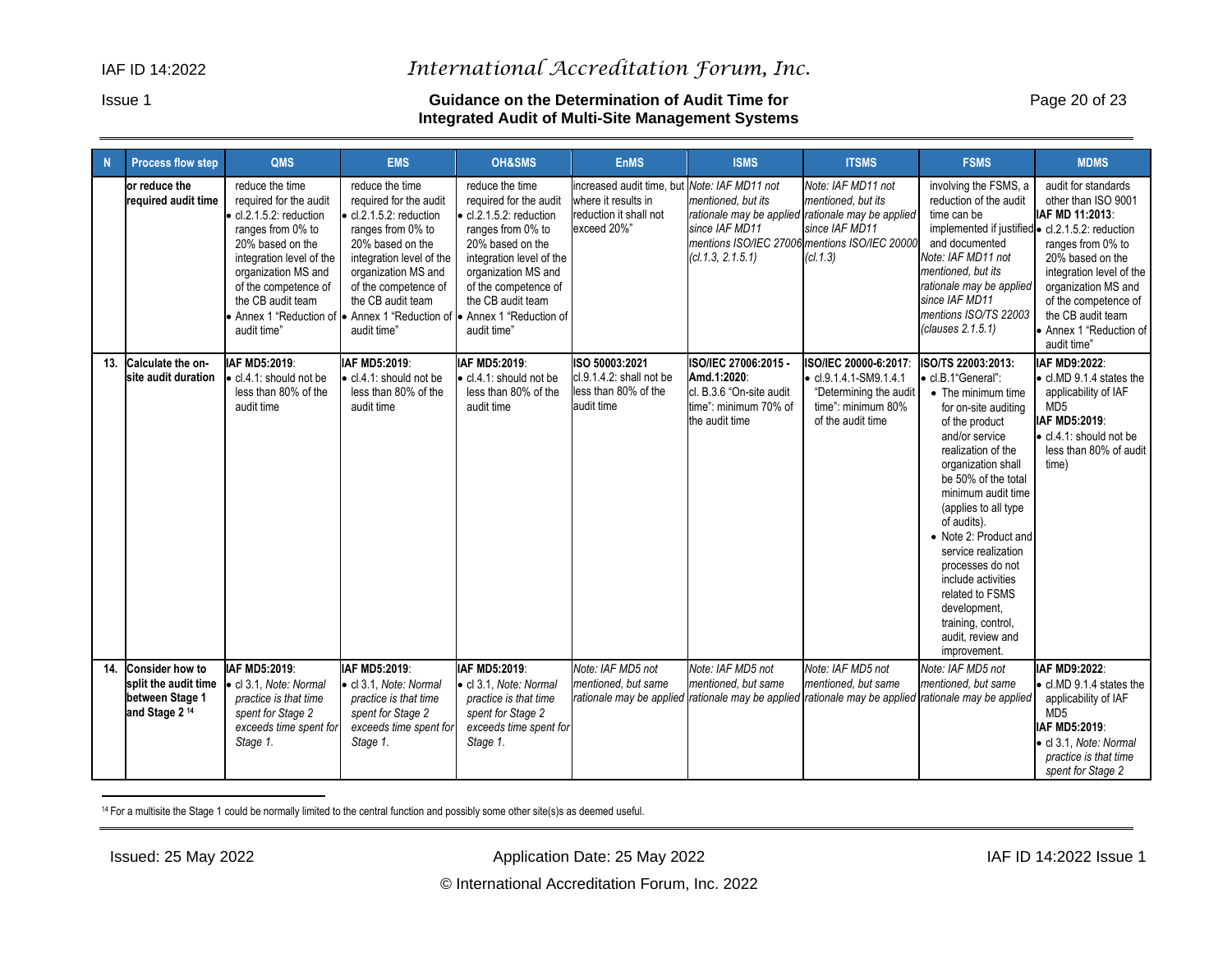#### Issue 1 **Guidance on the Determination of Audit Time for** Page 21 of 23 **Integrated Audit of Multi-Site Management Systems**

| N   | <b>Process flow step</b>                                                                            | QMS                                                                                                                                                                                                                                                                                                                                                                                                      | <b>EMS</b>                                                                                                                                                                                                                                                                                                                                                                                                                | <b>OH&amp;SMS</b>                                                                                                                                                                                                                                                                                                                                                                                                       | <b>EnMS</b>                                                                                                                                    | <b>ISMS</b>                                                                                                                                                                                                                                                                                                                                                                                                             | <b>ITSMS</b>                                                                                                                                                                                                                                                                                                                   | <b>FSMS</b>                                                                                                                                                                                                                                                                                                                                                              | <b>MDMS</b>                                                                                                                                                                                                                                                                                                                                                                                                                                   |
|-----|-----------------------------------------------------------------------------------------------------|----------------------------------------------------------------------------------------------------------------------------------------------------------------------------------------------------------------------------------------------------------------------------------------------------------------------------------------------------------------------------------------------------------|---------------------------------------------------------------------------------------------------------------------------------------------------------------------------------------------------------------------------------------------------------------------------------------------------------------------------------------------------------------------------------------------------------------------------|-------------------------------------------------------------------------------------------------------------------------------------------------------------------------------------------------------------------------------------------------------------------------------------------------------------------------------------------------------------------------------------------------------------------------|------------------------------------------------------------------------------------------------------------------------------------------------|-------------------------------------------------------------------------------------------------------------------------------------------------------------------------------------------------------------------------------------------------------------------------------------------------------------------------------------------------------------------------------------------------------------------------|--------------------------------------------------------------------------------------------------------------------------------------------------------------------------------------------------------------------------------------------------------------------------------------------------------------------------------|--------------------------------------------------------------------------------------------------------------------------------------------------------------------------------------------------------------------------------------------------------------------------------------------------------------------------------------------------------------------------|-----------------------------------------------------------------------------------------------------------------------------------------------------------------------------------------------------------------------------------------------------------------------------------------------------------------------------------------------------------------------------------------------------------------------------------------------|
|     |                                                                                                     |                                                                                                                                                                                                                                                                                                                                                                                                          |                                                                                                                                                                                                                                                                                                                                                                                                                           |                                                                                                                                                                                                                                                                                                                                                                                                                         |                                                                                                                                                |                                                                                                                                                                                                                                                                                                                                                                                                                         |                                                                                                                                                                                                                                                                                                                                |                                                                                                                                                                                                                                                                                                                                                                          | exceeds time spent for<br>Stage 1.                                                                                                                                                                                                                                                                                                                                                                                                            |
| 15. | Determine the audit IAF MD5:2019:<br>time for<br>surveillance and<br>recertification<br>laudits     | • cl.5 "Surveillance":<br>about 1/3 of the audit<br>time spent on the<br>initial certification audit<br>(should not be less)<br>than 1 md)<br>• cl.6: "Recertification":<br>about 2/3 of the audit<br>time that would be<br>required for an initial<br>certification audit, if<br>such an initial audit<br>were to be carried out<br>at the time of<br>recertification (should<br>not be less than 1 md) | IAF MD5:2019:<br>• cl.5 "Surveillance":<br>about 1/3 of the audit<br>time spent on the<br>initial certification audit<br>(should not be less)<br>than 1 md)<br>· cl.6: "Recertification":<br>about 2/3 of the audit<br>time that would be<br>required for an initial<br>certification audit. if<br>such an initial audit<br>were to be carried out<br>at the time of<br>recertification (should<br>not be less than 1 md) | IAF MD5:2019:<br>• cl.5 "Surveillance":<br>about 1/3 of the audit<br>time spent on the<br>initial certification audit<br>(should not be less)<br>than 1 md)<br>cl.6: "Recertification":<br>about 2/3 of the audit<br>time that would be<br>required for an initial<br>certification audit. if<br>such an initial audit<br>were to be carried out<br>at the time of<br>recertification (should<br>not be less than 1 md) | ISO 50003:2021<br>• A.5 Determination of<br>EnMS audit time<br>• table A.4 Surveillance<br>and recertification<br>audit time (audit-days)      | ISO/IEC 27006:2015 -<br>Amd.1:2020:<br>• cl.B4 "Audit time for<br>surveillance audit":<br>about 1/3 of the audit<br>time spent on the<br>initial certification audit<br>· cl.B5 "Audit time for<br>re-certification audit":<br>at least 2/3 of the time<br>that would be required<br>for initial certification<br>audit of the same<br>organization at the<br>time that it is to be<br>audited for re-<br>certification | ISO/IEC 20000-6:2017:<br>$\cdot$ cl.9.1.4.4-SM9.1.4.4<br>"Determining audit<br>time for surveillance<br>and recertification<br>audits"<br>· surveillance: min.<br>1/3 of the audit time<br>for the initial audit<br>(min. 1 day)<br>• recertification: min.<br>2/3 of the audit time<br>for the initial audit<br>(min. 2 days) | ISO/TS 22003:2013:<br>● cl.B.3 "Calculation of<br>minimum surveillance<br>and recertification<br>audit time"<br>$\bullet$ surveillance: in 1/3<br>of the audit time for<br>the initial audit (min.<br>1 day, min 0,5 day<br>for cat.A and B)<br>• recertification: min.<br>2/3 of the audit time<br>for the initial audit<br>(min.1 day, min 0,5<br>day for cat.A and B) | IAF MD9:2017:<br>• cl.MD 9.1.4 states the<br>applicability of IAF<br>MD <sub>5</sub><br>IAF MD5:2019:<br>• cl.5 "Surveillance":<br>about 1/3 of the audit<br>time spent on the<br>initial certification<br>audit.<br>· cl.6: "Recertification":<br>about 2/3 of the audit<br>time that would be<br>required for an initial<br>certification audit. if<br>such an initial audit<br>were to be carried out<br>at the time of<br>recertification |
| 16. | <b>Confirm audit time</b><br>lor make<br>adiustments as<br>needed during the<br>certification cycle | The audit time can be<br>furtherly adapted<br>considering the results<br>of any prior audit<br>$\bullet$ cl.9.1.4.2 of ISO/IEC<br>17021-1:2015<br>• cl.5 and 6 of IAF<br>MD5:2019                                                                                                                                                                                                                        | The audit time can be<br>furtherly adapted<br>considering the results<br>of any prior audit<br>$\bullet$ cl.9.1.4.2 of ISO/IEC<br>17021-1:2015<br>• cl.5 and 6 of IAF<br>MD5:2019<br>• cl.4 of IAF MD11:2013 • cl.4 of IAF MD11:2013 • cl.4 of IAF MD11:2013                                                                                                                                                              | The audit time can be<br>furtherly adapted<br>considering the results of considering the results<br>any prior audit<br>$\bullet$ cl.9.1.4.2 of ISO/IEC<br>17021-1:2015<br>• cl.5 and 6 of IAF<br>MD5:2019                                                                                                                                                                                                               | The audit time can be<br>furtherly adapted<br>of any prior audit<br>$\bullet$ cl.9.1.4.2 of ISO/IEC<br>17021-1:2015<br>• cl.4 of IAF MD11:2013 | • cl.B4 "Audit time for<br>surveillance audit"<br>• cl.B5 "Audit time for<br>re-certification audit"                                                                                                                                                                                                                                                                                                                    | The audit time can be<br>furtherly adapted<br>considering the results of considering the results<br>any prior audit<br>$\bullet$ cl.9.1.4.2 of ISO/IEC<br>17021-1:2015<br>cl.4 of IAF MD11:2013                                                                                                                                | The audit time can be<br>furtherly adapted<br>of any prior audit<br>$\bullet$ cl.9.1.4.2 of ISO/IEC<br>17021-1:2015<br>cl.4 of IAF MD11:2013                                                                                                                                                                                                                             | The audit time can be<br>furtherly adapted<br>considering the results of<br>any prior audit<br>$\bullet$ cl.9.1.4.2 of ISO/IEC<br>17021-1:2015<br>• cl.5 and 6 of IAF<br>MD5:2019<br>• cl.4 of IAF MD11:2013                                                                                                                                                                                                                                  |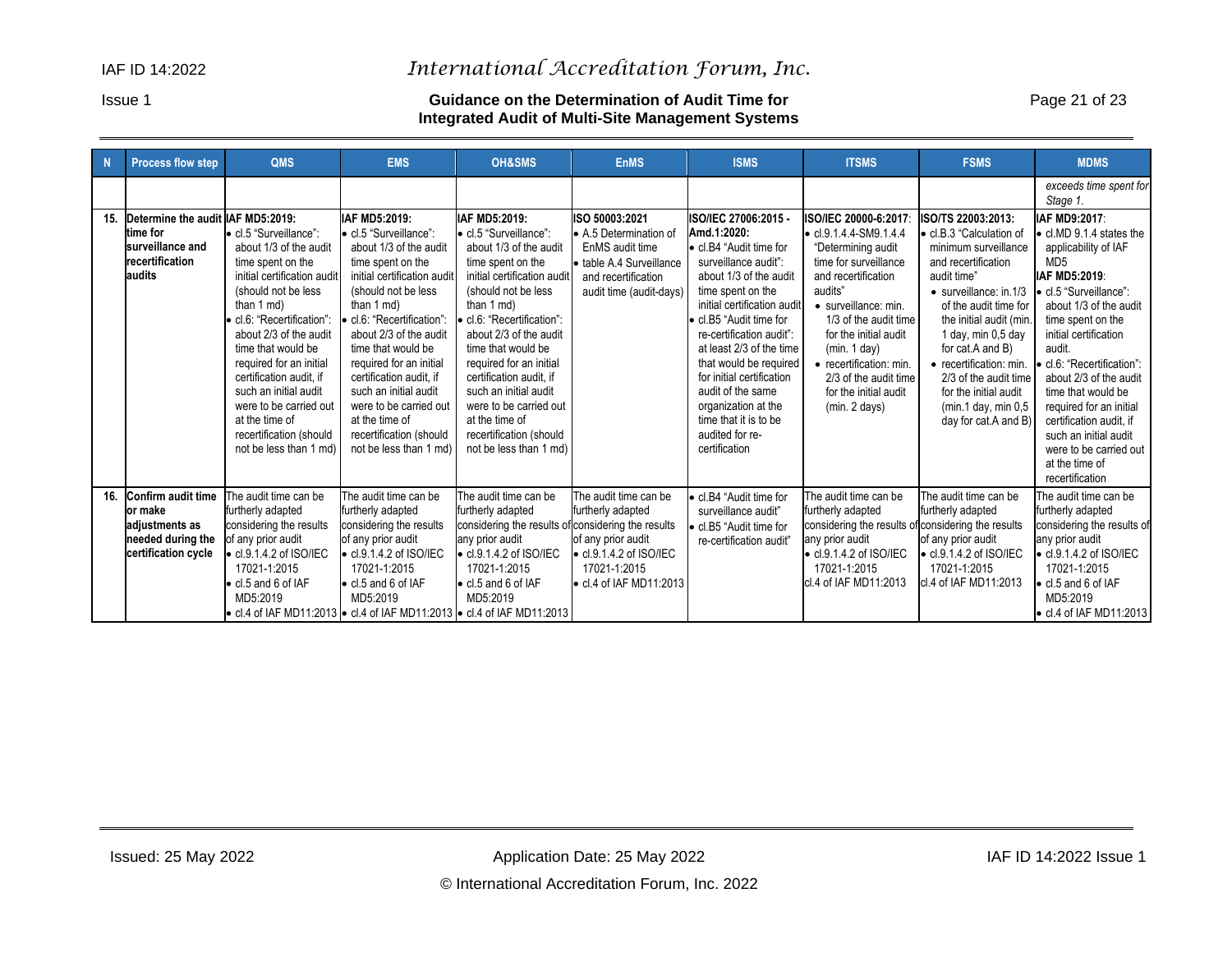Issue 1 **Guidance on the Determination of Audit Time for** Page 22 of 23 **Integrated Audit of Multi-Site Management Systems**

# **FIGURE 1 – PROCESS FLOW CHART FOR THE DETERMINATION OF THE TOTAL AUDIT TIME**

<span id="page-21-0"></span>